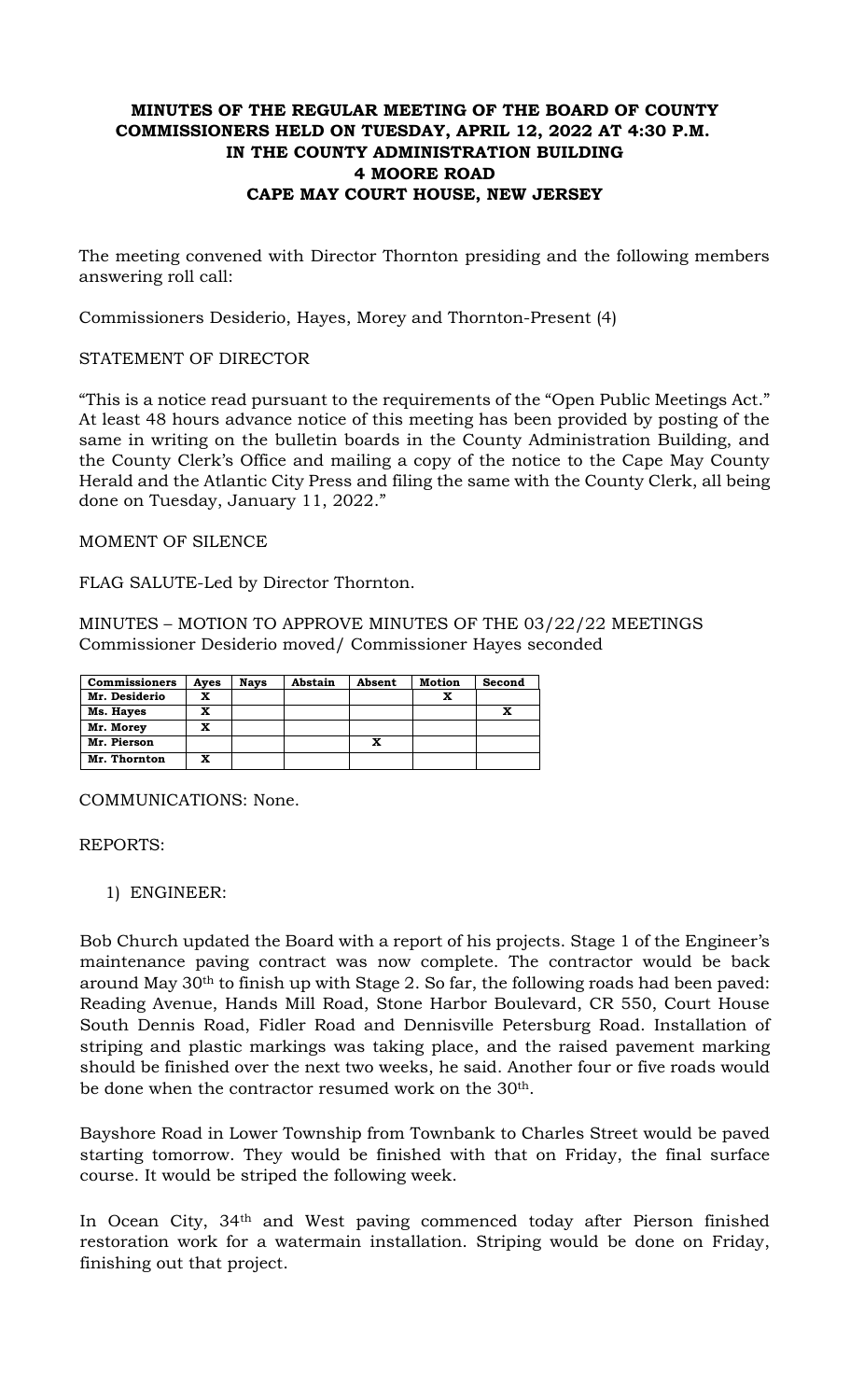The contractor on the rumble strip project would be working this week and next doing additional striping and installing raised pavement markings and thermoplastic markings on those roads.

The Pacific Avenue project in Wildwood Crest was continuing. On May 1<sup>st</sup> the roadwork would start with milling and paving.

- 2) COUNTY COUNSEL: Jeff Lindsay had no report.
- 3) COUNTY TREASURER : Brittany Smith had no report.

## COMMISSIONER REPORTS:

- 1) COMMISSIONER MOREY: No report.
- 2) COMMISSIONER HAYES: The commissioner participated in a ribbon cutting for a new business in North Cape May earlier today, she said. It was the grand opening for a cute boutique type ice cream shop called, "Cool Delites". The children, parents and grandparents were all there pitching in for this family run business.

She reminded everyone that the Cape May County Earth Day Celebration would be held on April 23rd this year at the Park & Zoo. Earlier today, during the caucus meeting the 2022 Earth Day Logo Contest Winners were announced and awarded their prizes by Park Director Ed Runyon and Commissioner Hayes.

Dr. Ernst and Commissioner Hayes did an interview last week at 98.7 The Coast in Wildwood, talking about all the new things going on at the Park & Zoo.

The latest birth at the zoo was announced earlier today by Dr. Ernst, she stated. A Cotton-top Tamarin pair added a set of twins to their family. Cordelia and Tam Tam just gave birth to their third set of offspring in the past 2 years.

Over the weekend, the County Park & Zoo celebrated an "Eggstravaganza" Easter Egg Hunt. Over one thousand eggs were found by the kids in a little under 2 minutes. She thanked Morey's Piers for their very generous donation of pink bunny ears to supplement the event for the kiddos.

- 3) COMMISSIONER DESIDERIO: No report.
- 4) COMMISSIONER THORNTON: No report.

## **RESOLUTIONS:**

### **INTRODUCED BY MS. HAYES, SECONDED BY MR. DESIDERIO**

198-22 Resolution recognizing April 2022 as Atlantic Cape Community College Month.

(This Resolution recognizes April 2022 as Atlantic Cape Community College Month in Cape May County and applauds the contributions and opportunities offered by Atlantic Cape Community College.)

Maria Kellet, Dean, Cape May County Campus accepted the resolution honoring Atlantic Cape Community College during community college month. She said the school just opened a nursing skills lab at the Cape May Campus. In the fall, the evening class for nursing cohort would be held at the Cape May Campus instead of at Mays Landing or Atlantic City. Also, in the fall, the culinary cohort would be held on the Cape May Campus.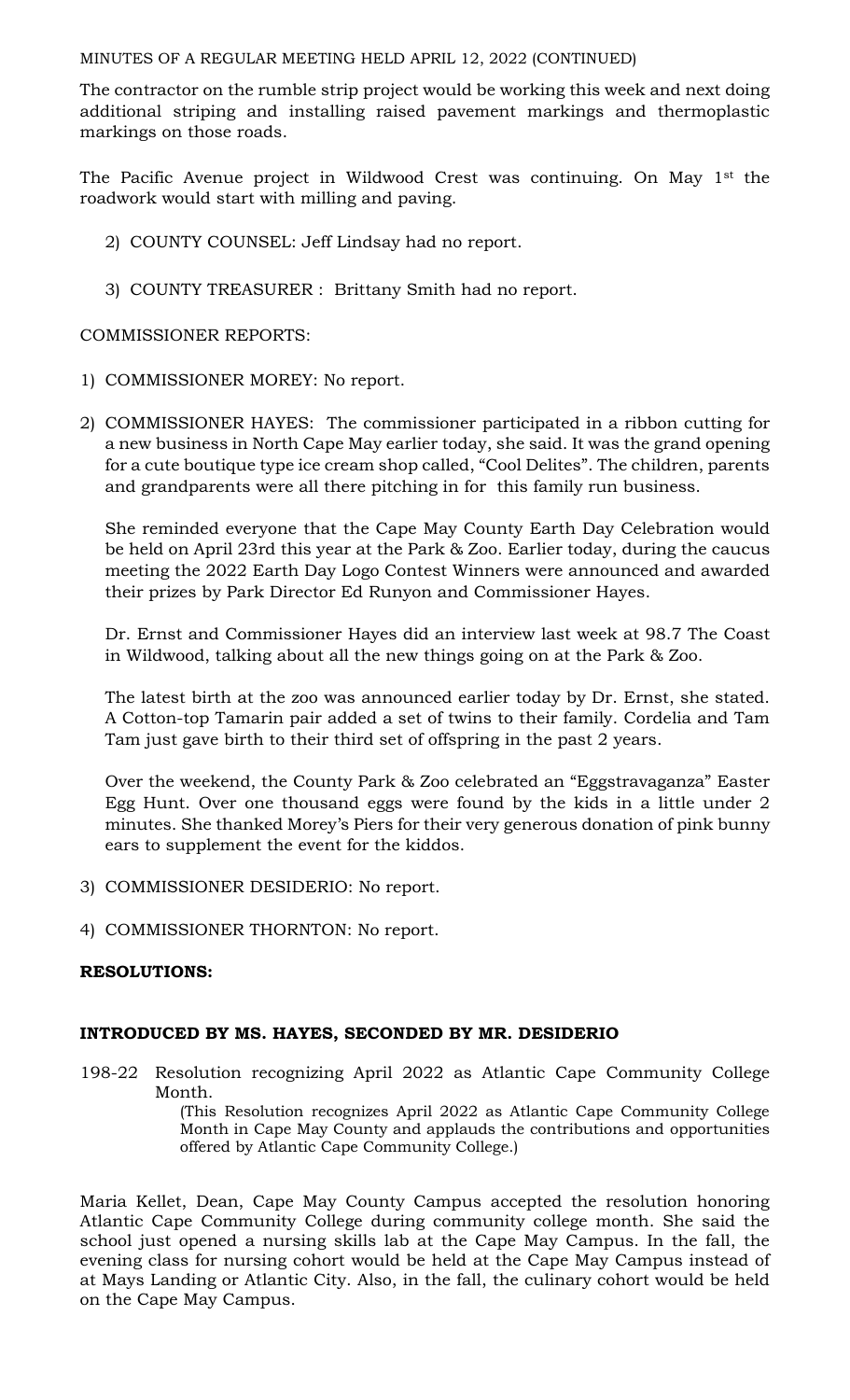### **INTRODUCED BY MR. DESIDERIO, SECONDED BY MS. HAYES**

199-22 Resolution amending Resolution No. 9-22 appointing certifying officers for 2022. (This Resolution changes/clarifies certifying officers for departments for

auditing purposes.)

200-22 Resolution authorizing a Shared Services Agreement for alternate internet access with the Board of Education of the Special Services School District and Technical School District of the County of Cape May.

(This Resolution authorizes a Shared Services Agreement for the use of the County's internet access in the event of internet outage at the School District.)

- 201-22 Resolution authorizing payment to the Travelers Insurance Company for various claims in the total amount of \$5,974.35. (This Resolution authorizes payment to the Travelers Insurance Company, Property-Casualty Department for various claims.)
- 202-22 Resolution adopting form specifying information to be contained in notices of tort claim. (This Resolution adopts form specifying information to be contained in notices of tort claim.)
- 203-22 Resolution awarding Non-Fair and Open Contract with ARS of Rio Grande, LLC for counseling, doctor visits and interview assessments for inmates at the Cape May County Correctional Center on an as-needed basis.

(This Resolution authorizes the execution of a Letter of Agreement with ARS of Rio Grande, LLC for services to the Cape May County Correctional Center inmates on an as-needed basis.)

204-22 Resolution authorizing renewal with Starr Indemnity & Liability Insurance Company for Helicopter Liability and Physical Damage including owned and non-owned drones in the total amount of \$86,559.26.

(This Resolution authorizes renewal of Helicopter Liability and Physical Damage including Owned and Non-Owned Drones with Starr Indemnity & Liability Insurance Company for the term of April 1, 2022 through April 1, 2023.)

- 205-22 Resolution adding New Classification for County Employees. (This Resolution establishes the use of additional NJCSC titles, and their salary ranges for County employees by amending Resolution No. 5117-78.)
- 206-22 Resolution approving Commercial Fishing Revolving Loan Application to Mike's Seafood and Dock – Owner Michael Monichetti in the amount of \$300,000.00.

(This Resolution authorizes a commercial fishing loan in the amount of \$300,000.00 to Mike's Seafood and Dock, for property expansion and construction and to purchase new equipment.)

- 207-22 Resolution amending the 2022 Budget for FFY2021 Emergency Management Agency Assistance (EMAA) Grant in the amount of \$55,000.00. (This Resolution amends the 2022 Budget in the amount of \$55,000.00 for FFY2021 Emergency Management Agency Assistance Grant.)
- 208-22 Resolution amending the 2022 Budget for Insurance Fraud Reimbursement Program (Cycle 22) Grant in the amount of \$137,016.00. (This Resolution amends the 2022 Budget in the amount of \$137,016.00 for Insurance Fraud Reimbursement Program (Cycle 22).)
- 209-22 Resolution authorizing signatories for Cape May County Home Health Account.

(This Resolution changes signatories for Cape May County Home Health Account.)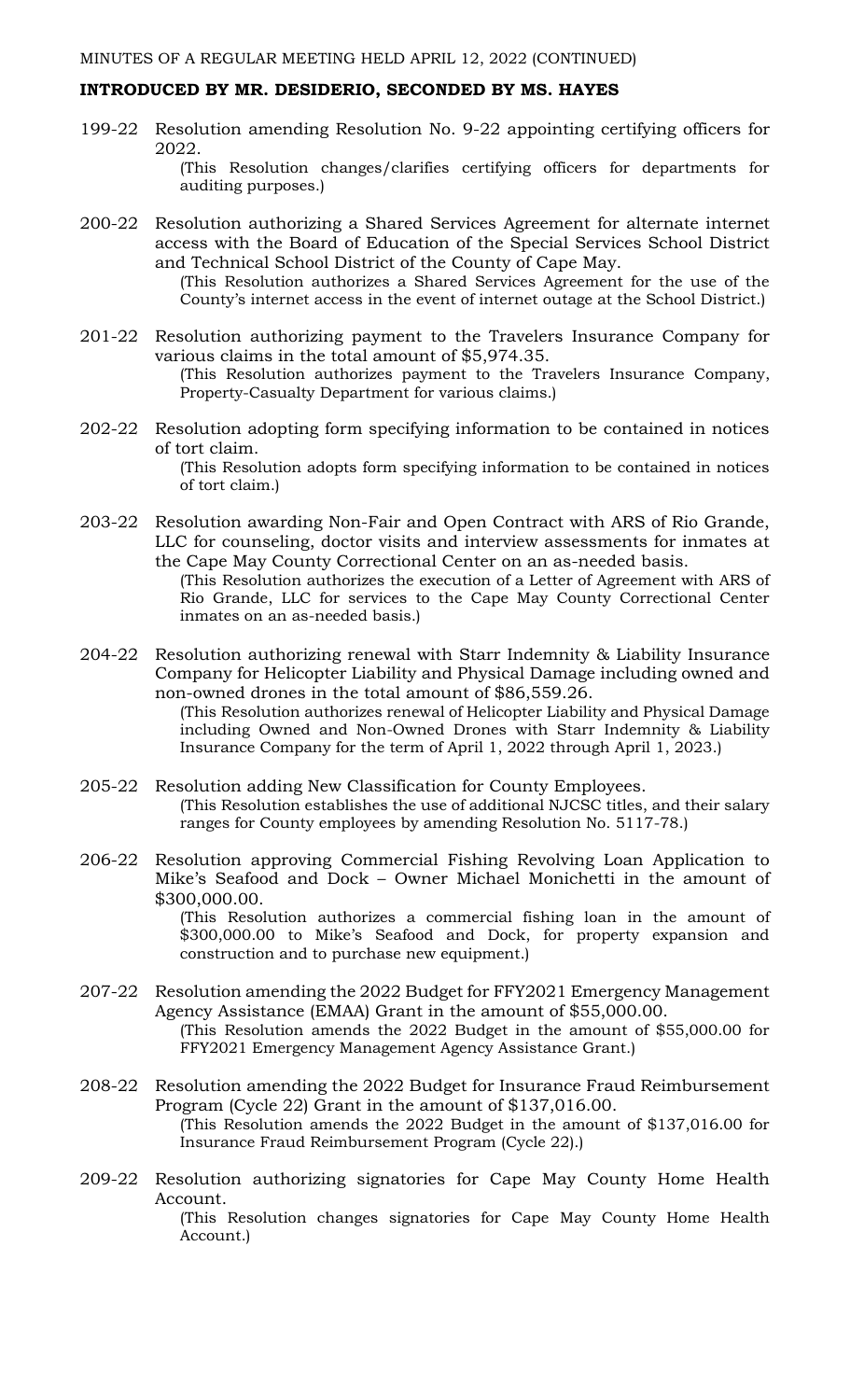- 210-22 Resolution authorizing Signatories for Crest Haven Nursing Home Bank Accounts.
	- (This Resolution changes signatories for Crest Haven Nursing Home bank accounts.)
- 211-22 Resolution amending Resolution No. 8-22 for the 2022 Cash Management Plan and Designating the Custodian and Signatories for the "County of Cape May, Board of County Commissioners Account"

(This Resolution amends Resolution No. 8-22 for the Cape May County Cash Management Plan for 2022, designates the CFO as custodian of the main bank account and designates those whose authorized signatures must appear on all disbursement checks.)

212-22 Resolution applying to New Jersey Department of Law and Public Safety Division of Highway Traffic Safety for Underage Alcohol Enforcement Project Grant for the period of October 1, 2022 to September 30, 2023 in the amount of \$43,000.00.

> (This Resolution applies for the grant funds for underage alcohol enforcement and investigative expenses for the period of 10/01/22 to 09/30/23.)

213-22 Resolution applying to State of New Jersey for Edward Byrne Memorial Justice Assistance Grant (JAG) No. JAG 1-5TF-18 administered by the Department of Law and Public Safety Division of Criminal Justice in the amount of \$52,858.00 for the period of July 1, 2019 to June 30, 2020.

(This Resolution approves submission of an application to New Jersey Department of Law and Public Safety for funds to support the Multi-Jurisdictional Gang, Gun and Narcotics Task Force Program.)

214-22 Resolution applying to State of New Jersey for FY2023 County History Partnership Program Grant administered by Department of State Historical Commission and the County of Cape May Culture & Heritage Division in the amount of \$150,000.00 for the period of January 1, 2023 to December 31, 2023.

> (This Resolution approves submission of an application to New Jersey Department of State Historical Commission for funds to support the County History Partnership Program Grant.)

- 215-22 Resolution authorizing additional services for Phase II of Contract No. C8- 113 with Michael Calafati Architect, LLC in the amount of \$10,587.50. (This Resolution authorizes additional services to Contract No. C8-113 with Michael Calafati Architect, LLC for a revised prequalification of bidders and reimbursables for construction documents in the amount of \$10,587.50.)
- 216-22 Resolution authorizing renewal of agreements with Local Partners and Entities for the County Commodity Resale System. (This Resolution authorizes the renewal of agreements for the County Commodity Resale System between the County, as lead agency, and local

municipalities, agencies, and emergency management partners for gasoline and diesel fuel distribution for a term of five (5) years.)

217-22 Resolution awarding Contract No. C2-54 to X-Ray Imaging, Inc., for the Lease of X-Ray Scanning System for the Sheriff's Office in the amount of \$13,440.00 per annum.

(This Resolution awards Contract No. C2-54 to X-Ray Imaging Inc. to provide two (2) x-ray scanners for the Sheriff's Office in the amount of \$13,440.00 per annum, for a term of four (4) years commencing April 15, 2022.)

### **INTRODUCED BY MR. PIERSON, SECONDED BY MR. MOREY**

218-22 Resolution granting and amending various Leaves of Absence to County Employees.

(This Resolution authorizes County Employees to be placed on a Leave of Absence in accordance with the County Leave of Absence Policy and the Family Medical Leave Act (FMLA).)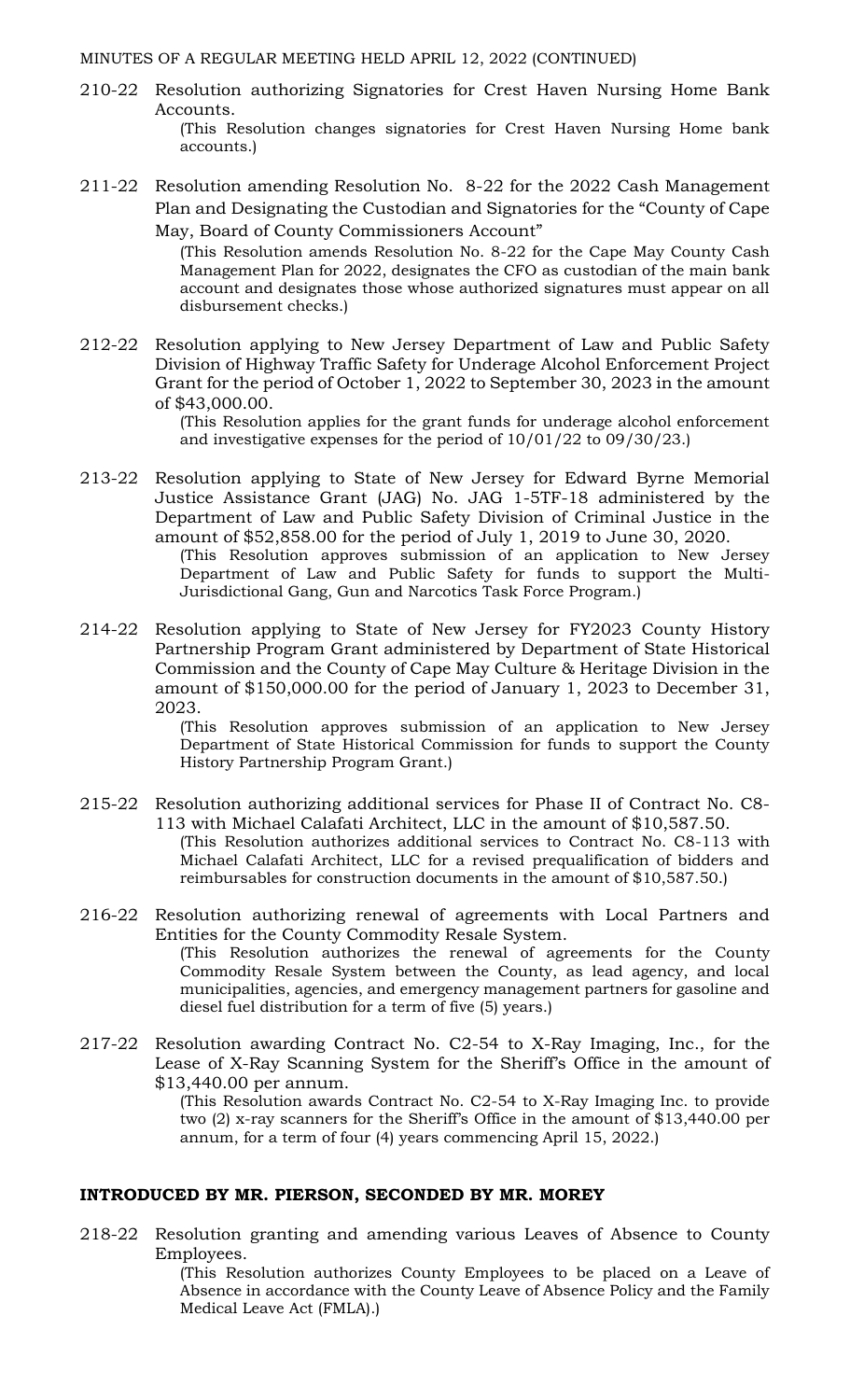219-22 Resolution transferring Petty Cash Account for Cape May County Health Department.

(This Resolution transfers the custodian of the Petty Cash Account of the Cape May County Health Department.)

220-22 Resolution transferring Petty Cash Account for the Crest Haven Nursing and Rehabilitation Center Regular and Crest Haven Nursing and Rehabilitation Center Special Petty Cash Accounts.

> (This Resolution authorizes changes to the signatories for petty cash accounts managed by Crest Haven Nursing and Rehabilitation Center due to change of staff members.)

- 221-22 Resolution appointing certain County employees to their permanent position in their respective offices. (Health Department) (This Resolution is appointing County employees to a permanent title from the New Jersey Civil Service Commission based upon a qualifying action*.*)
- 222-22 Resolution approving Bayada Home Health Care's Emergency Management Program and Plan, Quality Assurance and Performance Improvement Program, and Policy Review Index for the Board of Trustees for the Year 2022.

(This Resolution approves BAYADA Home Health Care's Emergency Management Program and Plan, Quality Assurance and Performance Improvement Program and Policy Review Index for the Board of Trustees for the Year 2022.)

223-22 Resolution approving the recommendations of the Homelessness Trust Fund Advisory Board to award funds from the Homelessness Trust Fund in the amount of \$132,786.00.

(This Resolution adopts the recommendation of the Homelessness Trust Fund Advisory Board for 2022 expenditures.)

- 224-22 Resolution accepting award from the New Jersey Department of Children and Families for the Promising Path to Success Grant for the period of October 1, 2021 through September 29, 2022 in the amount of \$10,000.00. (This Resolution accepts funding from the New Jersey Department of Children and Families in the amount of \$10,000.00 for Contract No. 22AHER.)
- 225-22 Resolution amending the 2022 Budget in the amount of \$10,000.00 for the Promising Path to Success Grant.

(This Resolution amends the 2022 Budget in the amount of \$10,000.00 for the 2022 Promising Path to Success Grant.)

| <b>Commissioners</b> | Aves | <b>Nays</b> | Abstain | Absent | <b>Motion</b> | Second |
|----------------------|------|-------------|---------|--------|---------------|--------|
| Mr. Desiderio        | x    |             |         |        |               |        |
| Ms. Hayes            | x    |             |         |        |               |        |
| Mr. Morey            | x    |             |         |        |               |        |
| Mr. Pierson          |      |             |         |        |               |        |
| Mr. Thornton         | x    |             |         |        |               |        |

#### **INTRODUCED BY MS. HAYES, SECONDED BY MR. DESIDERIO**

226-22 Resolution supplementing the 2022 Salary Resolution and approving appointments and salaries.

> (This Resolution authorizes the hiring of new County employees, temporary assignment pay, salary changes or corrections, title changes and promotions of County employees when applicable.)

227-22 Resolution authorizing the Board to hold a meeting excluding the public on April 12, 2022 at 3:30 p.m. or as soon thereafter as possible or as practicable.

Matters falling within attorney-client privilege, pursuant to N.J.S.A. 10:4-12(b)(7), and personnel matters pursuant to  $N.J.S.A.$  10:4-12(b)(8).

(This Resolution authorizes the Board of County Commissioners to conduct a meeting excluding the public at the stated time in accordance with the Open Public Meetings Act, N.J.S.A. 10:4-1, et seq.)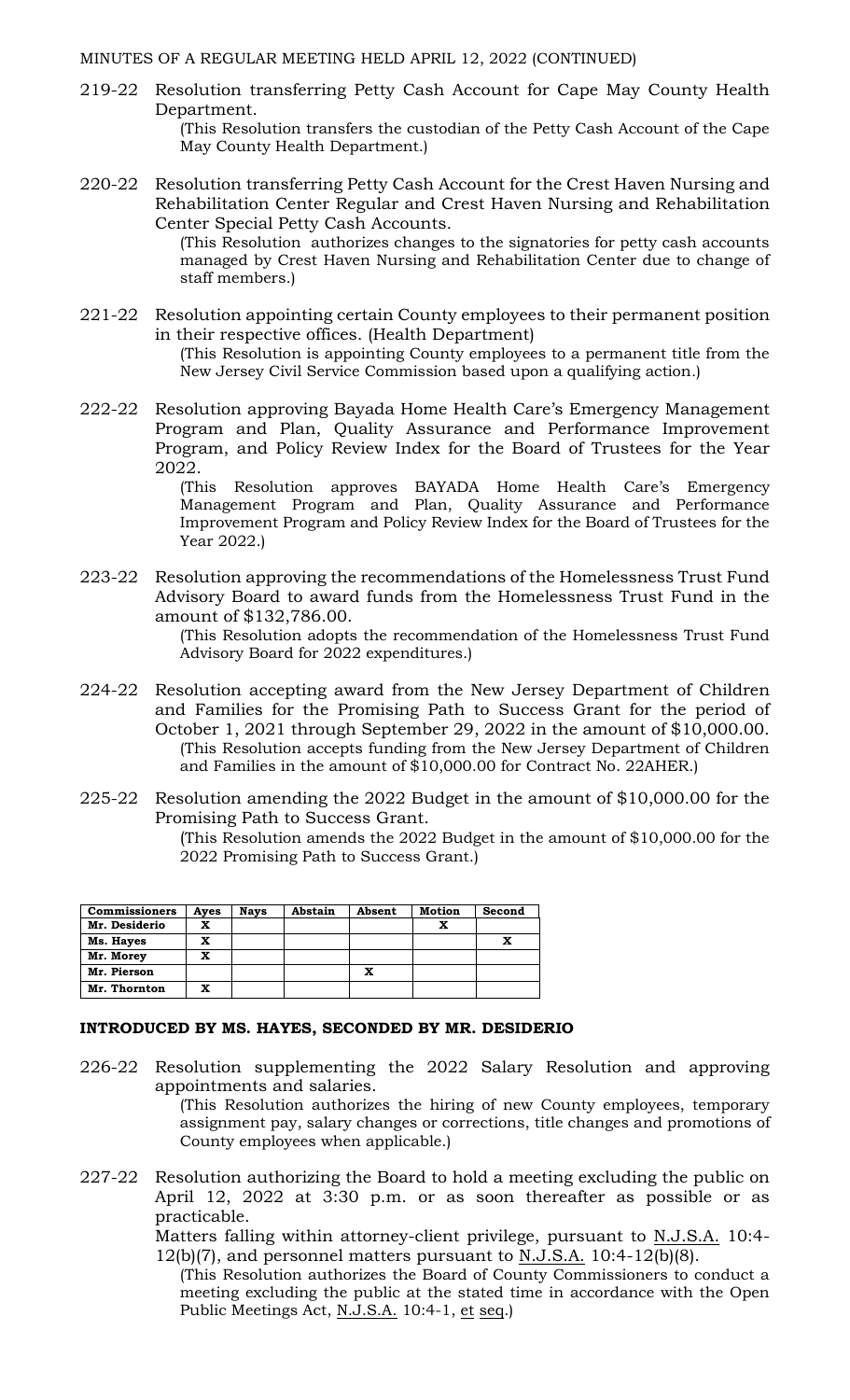- 228-22 Resolution reappointing Jacqueline Fiore and Jennifer Shivers to the Cape May County Women's Commission. (This Resolution appoints members to the Cape May County Women's Commission.)
- 229-22 Resolution authorizing Application and Indemnification Agreement with Cape Christian Academy for a Walk-A-thon Fundraiser at County Park Central.

(This Resolution permits use of County Park Central by Cape Christian Academy on April 30, 2022.)

230-22 Resolution authorizing Application and Indemnification Agreement with Cape May County Technical High School for use of County Park East for baseball games.

(This Resolution permits the Cape May County Technical High School to use County Park East for baseball games.)

231-22 Resolution authorizing Application and Indemnification Agreement with First United Methodist Church of Cape May Court House for use of County Park Central for a "Praise in the Park" Christian music concert.

(This Resolution authorizes the First United Methodist Church of CMCH use of Park Central on August 6, 2022 for a Christian music concert.)

232-22 Resolution authorizing Pepper Softball League use of County Park East for a softball tournament.

> (This Resolution permits the Pepper Softball League to hold a softball tournament at County Park East on June 11, 2022.)

233-22 Resolution authorizing execution of an Addendum to Lease Agreement between the County of Cape May and Aramark Sports & Entertainment Services, LLC.

> (This Resolution authorizes the execution of an Addendum to Lease Agreement between the County of Cape May and Aramark Sports & Entertainment Services, LLC.)

234-22 Resolution awarding Contract No. C2-58 to Wallcrawls, LLC to furnish, deliver and install wall artwork for Cape May County Park and Zoo reptile enclosures in the amount of \$68,406.00.

> (This Resolution awards Contract No. C2-58 to Wallcrawls, LLC, to furnish, deliver and install wall artwork for the Cape May County Park and Zoo reptile enclosures in the amount of \$68,406.00 commencing on April 13th, 2022, and expiring upon project completion.)

235-22 Resolution authorizing Change Order No. 1 to Contract No. C0-148 with T+ Associates for Safari Café Architectural and Engineering Design Services in the amount of \$3,600.00.

> (This Resolution authorizes Change Order No. 1 to Contract No. C0-148 with T+ Associates for patio redesign due to unknown site conditions in the amount of \$3,600.00.)

| <b>Commissioners</b> | Ayes | Nays | Abstain | Absent | Motion | Second |
|----------------------|------|------|---------|--------|--------|--------|
| Mr. Desiderio        | x    |      |         |        |        | x      |
| Ms. Hayes            | x    |      |         |        |        |        |
| Mr. Morey            | x    |      |         |        |        |        |
| Mr. Pierson          |      |      |         |        |        |        |
| Mr. Thornton         | x    |      |         |        |        |        |

### **INTRODUCED BY MR. MOREY, SECONDED BY MS. HAYES**

236-22 Resolution opposing New Jersey Department of Environmental Protection's proposed Coastal Regulations.

> (This Resolution opposes NJDEP's Protecting Against Climate Threats Regulations and the Flood Damage Protection Ordinance.)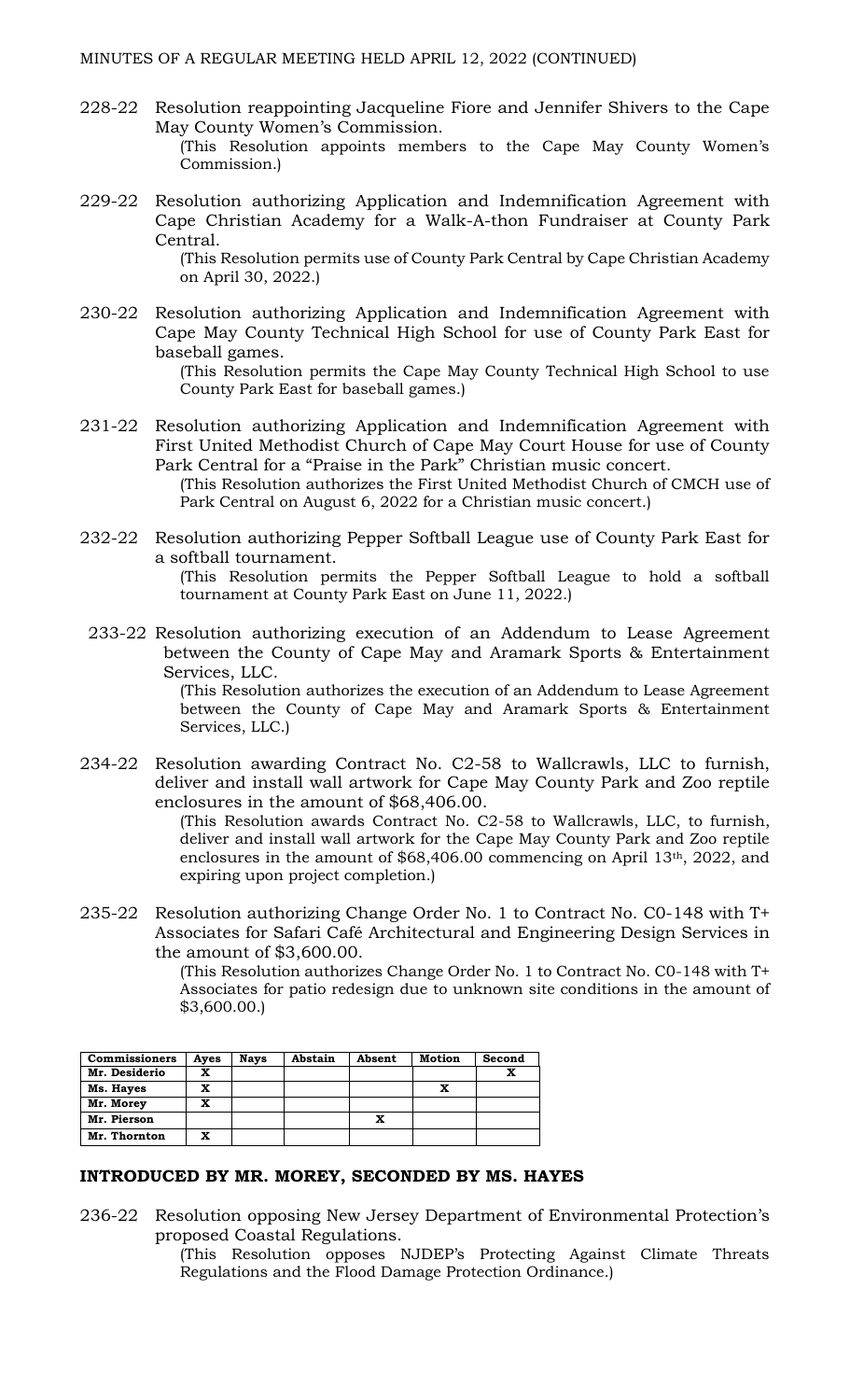- 237-22 Resolution authorizing the Atlantic County Improvement Authority to award a Contract to Arthur J. Ogren, Inc. in the amount of \$24,708,705.00 for the construction of the Cape May County Government Services District. (This Resolution authorizes ACIA to award a contract to Arthur J. Ogren, Inc.,
	- who was the low bidder following a competitive process pursuant to N.J.S.A. 40A:11-1, et seq.)
- 238-22 Resolution authorizing Modification No. 2-Final in the amount of \$50,256.47 to Colliers Engineering & Design for Professional Construction Engineering Services for Repair of the Southwest Bascule Girder Cover Plate and Various Structural Components at the 96th Street Bridge over Great Channel (No. 0500-006) in the Township of Middle and Borough of Stone Harbor.

(This Resolution increases the ceiling amount for additional work to be performed by Colliers Engineering & Design under their professional construction engineering services agreement for various emergency repairs to the 96th Street Bridge over Great Channel (No. 0500-006), Township of Middle and Borough of Stone Harbor.)

239-22 Resolution authorizing Modification No. 2 in the amount of \$229,690.43 to NV5 for Professional Engineering Services for Cape May County Park Entrances and Parking Improvements, Township of Middle.

> (This Resolution increases the ceiling amount for additional work to include final design services and bid document preparation to be performed by NV5 under their professional engineering services agreement for Cape May County Park Entrances and Parking Improvements.)

240-22 Resolution authorizing Modification No. 1 in the amount of \$9,731.81 to Stantec Consulting Services, Inc. for Professional Traffic and Roadside Safety Engineering Services for Cape May Point Traffic Calming Study, Borough of Cape May Point.

> (This Resolution increases the ceiling amount for additional work to be performed by Stantec Consulting Services, Inc. under their professional traffic and roadside safety engineering services agreement for Cape May Point Traffic Calming Study.)

241-22 Resolution authorizing Modification No. 1 in the amount of \$149,905.47 to the Professional Bridge Engineering Services Agreement with WSP USA, Inc. for Design of Great Channel Bridge Superstructure Repairs and Fender Replacement.

> (This Resolution increases the ceiling amount for additional work to be performed by WSP USA, Inc. under their professional bridge engineering services agreement for Great Channel Bridge Superstructure Repairs and Fender Replacement.)

242-22 Resolution authorizing an Indemnification Agreement among Police Unity Tour Chapter II, Cape May County Bridge Commission and the County for a group bicycle ride May 10, 2022.

> (This Resolution authorizes an organization to conduct an event involving the use of bridges and roads owned by the Bridge Commission and the County, respectively.)

243-22 Resolution supporting New Jersey Department of Transportation project for Route 50 Upper Bridge Road to Carl Road Pavement Resurfacing, Township of Upper & Corbin City.

> (This Resolution supports the New Jersey Department of Transportation project for Route 50 Resurfacing from Upper Bridge Road to Carl Road, Township of Upper and Corbin City.)

244-22 Resolution authorizing Modification No. 1 in the amount of \$38,149.17 to Xylem Dewatering Solutions, Inc. for Rental of Bypass Pump at Fishing Creek Pumping Station Watershed.

> (This Resolution increases the rental agreement amount of Xylem Dewatering Solutions, Inc. for additional rental time of the emergency bypass pumps for the Fishing Creek Pump Station.)

245-22 Resolution authorizing Tuckahoe Volunteer Fire Company to solicit contributions along Woodbine-Marshallville Road (CR617), Township of Upper.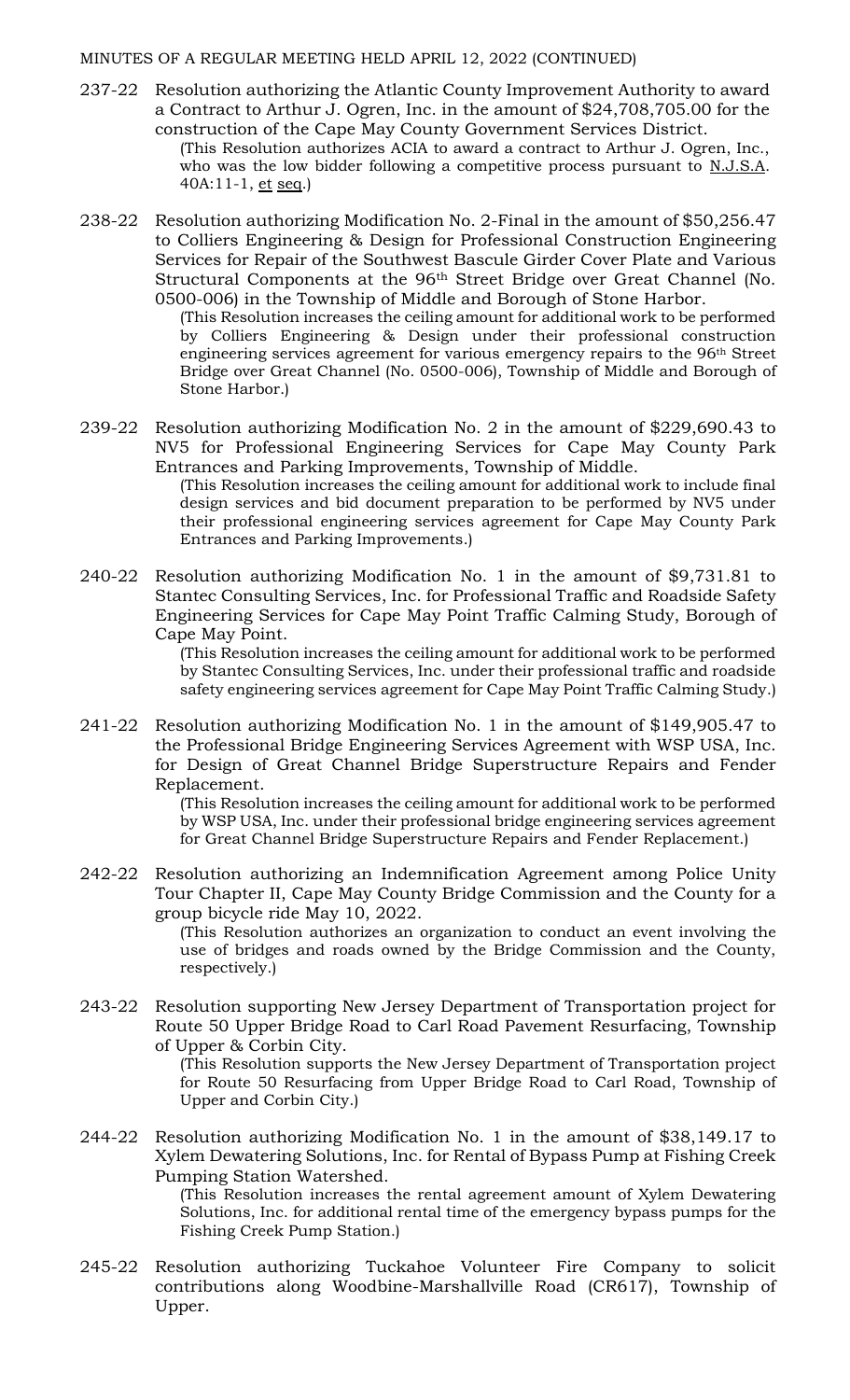(This Resolution permits fire company volunteers to hold 'coin drops' to obtain public contributions which help offset operational expenses.)

246-22 Resolution authorizing an Indemnification Agreement with Cape May Running Co. for its Great Cape May Footrace 5K/10K on Saturday, May 7, 2022.

> (This Resolution gives permission to Cape May Running Co. to close portions of County roads for a 5K/10K.)

- 247-22 Resolution approving contract documents for Dias Creek Road (CR612) Resurfacing Improvements from NJ Route 47 to Galloping Way, Township of Middle and authorizing the Clerk of the Board to advertise for bids for same. (This Resolution approves contract documents and authorizes advertisement.)
- 248-22 Resolution authorizing Change Order No. 2 in the amount of \$0.00 to Asphalt Paving Systems, Inc. for DeHirsch Avenue (CR550) Resurfacing Improvements, Borough of Woodbine.

(This Resolution authorizes a change order for an extension of time that will not exceed May 24, 2022.)

249-22 Resolution amending Resolution No. 1000-19 authorizing approval to submit a Grant Application and a Grant Agreement with the New Jersey Department of Transportation for the 2020 Local Bridges Future Needs Grant Fund Program.

> (This Resolution authorizes the County to apply for funds from the State's Transportation Trust Fund for needs of local bridge improvements for the year 2020. The request is for a six (6) month extension to the award deadline for improvements to the bridges currently under NJDOT review and concurrence for Ocean Drive (CR621) over Upper Thorofare and Ocean Drive (CR619) over Great Channel bridges.)

250-22 Resolution awarding Contract No. C2-57 to South State, Inc. to furnish and deliver Corson's Inlet Bridge Concrete Deck Repairs in the amount of \$151,841.00.

> (This Resolution awards Contract No. C2-57 to South State, Inc., to furnish and deliver Corson's Inlet Bridge Concrete Deck Repairs in the amount of \$151,841.00 commencing April 13, 2022 and expiring upon project completion.)

251-22 Resolution rejecting all proposals submitted March 23, 2022, in response to 2022 Specification No. 13 to provide Professional Engineering Qualifications for Ocean Drive (CR621) Upgrades and Bridge Improvements.

> (This Resolution rejects all proposals received March 23, 2022, for 2022 Specification No. 13, pursuant to N.J.S.A. 40A:11-13.2(d) substantially revise the specifications.)

| <b>Commissioners</b> | Ayes | <b>Nays</b> | Abstain | Absent | <b>Motion</b> | Second |
|----------------------|------|-------------|---------|--------|---------------|--------|
| Mr. Desiderio        | x    |             |         |        |               |        |
| Ms. Hayes            | x    |             |         |        |               |        |
| Mr. Morey            | x    |             |         |        |               |        |
| Mr. Pierson          |      |             |         |        |               |        |
| Mr. Thornton         | x    |             |         |        |               |        |

#### **BOND ORDINANCE 1-22 (PUBLIC HEARING)**

Open Public Hearing:

| <b>Commissioners</b> | Ayes | <b>Nays</b> | Abstain | Absent | <b>Motion</b> | Second |
|----------------------|------|-------------|---------|--------|---------------|--------|
| Mr. Desiderio        |      |             |         |        |               |        |
| Ms. Hayes            |      |             |         |        |               |        |
| Mr. Morey            |      |             |         |        |               |        |
| Mr. Pierson          |      |             |         |        |               |        |
| Mr. Thornton         |      |             |         |        |               |        |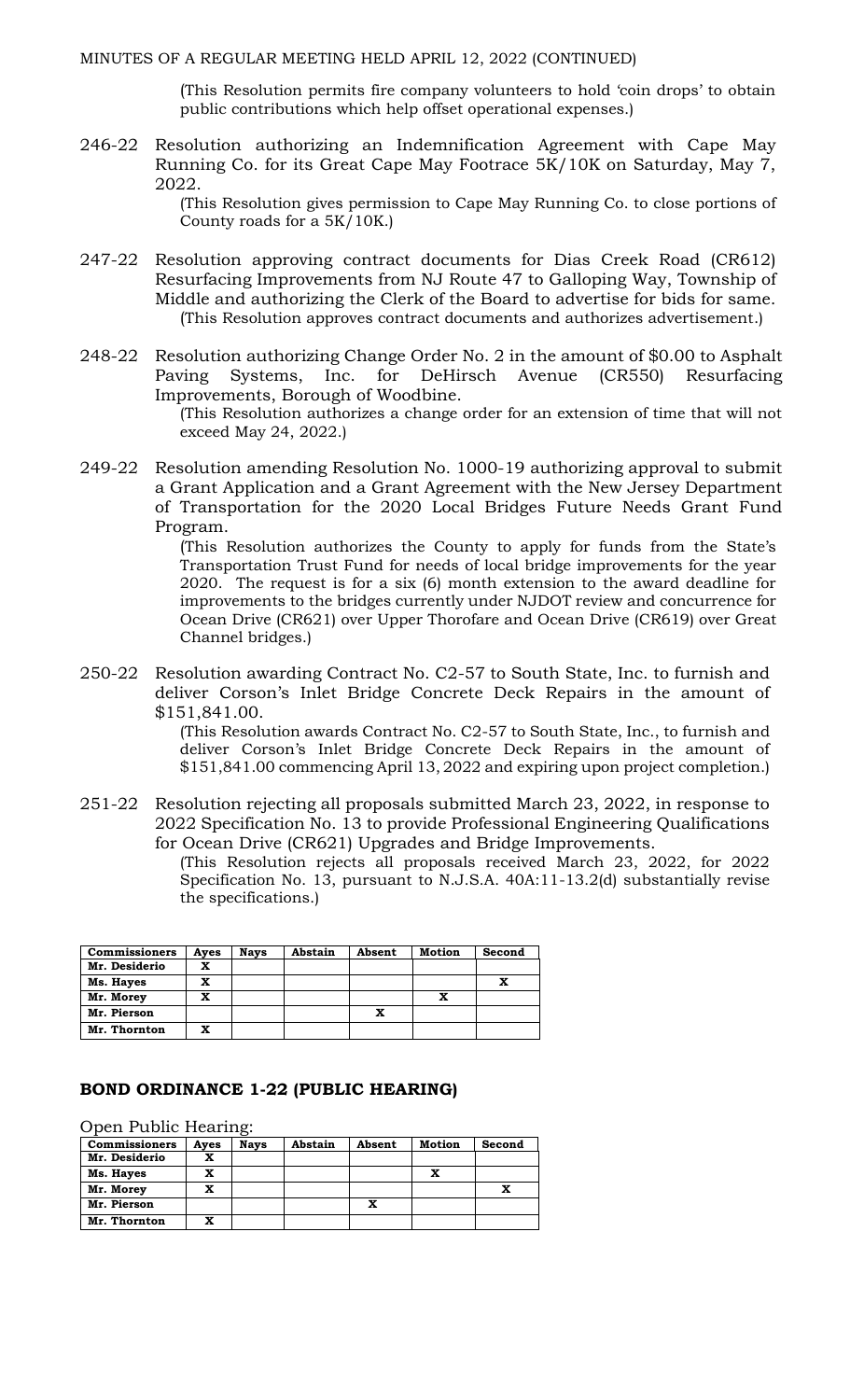Close Public Hearing:

| <b>Commissioners</b> | Ayes | <b>Nays</b> | Abstain | Absent | <b>Motion</b> | Second |
|----------------------|------|-------------|---------|--------|---------------|--------|
| Mr. Desiderio        |      |             |         |        |               |        |
| Ms. Hayes            |      |             |         |        | x             |        |
| Mr. Morey            |      |             |         |        |               |        |
| Mr. Pierson          |      |             |         | x      |               |        |
| Mr. Thornton         |      |             |         |        |               |        |

#### **ADOPTION OF BOND ORDINANCE 1-22**

| <b>Commissioners</b> | Ayes | <b>Nays</b> | Abstain | Absent | Motion | Second |
|----------------------|------|-------------|---------|--------|--------|--------|
| Mr. Desiderio        |      |             |         |        |        |        |
| Ms. Hayes            |      |             |         |        | x      |        |
| Mr. Morey            |      |             |         |        |        |        |
| Mr. Pierson          |      |             |         | x      |        |        |
| Mr. Thornton         |      |             |         |        |        |        |

### **Bond Ordinance providing for various Capital Improvements to the Cape May County Technical School District, located within the County of Cape May, State of New Jersey; appropriating \$2,250,000 therefor and authorizing the issuance of \$2,250,000 Bonds or Notes of the County of Cape May, State of New Jersey, for financing of such appropriation.**

In accordance with the provisions of an Act of the Legislature of the State of New Jersey entitled, "An Act revising the Education Law and the statutes relating to the State Library and the State Museum and continuing the Department of Higher Education and the State Department of Education and establishing a new Title to be known as Title 18A, Education, of the New Jersey Statutes", approved and effective April 9, 1968, as amended and supplemented (1967 N.J. Laws c. 271; N.J.S.A. 18A:54-1, et seq.) (the "Act"), a county vocational and technical school system in and for the County of Cape May, State of New Jersey (the "County"), has heretofore been established by due and proper action of the Board of County Commissioners (formerly known as the Board of Chosen Freeholders, the "Board of County Commissioners") of the County, named and known as the Cape May County Technical School District (the "District"). Pursuant to due action of the Board of School Estimate of the District (the "Board of School Estimate"), the sum of \$2,250,000 has been fixed and determined as the amount needed and necessary to be raised by the County for the undertaking of various capital improvements to the District's Technical High School including, but not limited to, the relocation of various District offices, related improvements to the front entrance of the building and, as applicable, demolition and construction, acquisition and installation of furnishings, fixtures, equipment, and any other associated improvements as deemed necessary by the County (the "Project"). The Board of County Commissioners now desires to appropriate said sum as recommended by the Board of School Estimate as set forth herein as follows:

**BE IT ORDAINED AND ENACTED BY THE BOARD OF COUNTY COMMISSIONERS OF THE COUNTY OF CAPE MAY, STATE OF NEW JERSEY** (not less than two-thirds of all the members thereof affirmatively concurring), **AS FOLLOWS**:

**SECTION 1.** The improvements or purposes described in Section 3(a) of this bond ordinance are hereby authorized as general improvements or purposes to be undertaken by the County. For the said improvements or purposes stated in Section 3(a) and pursuant to the provisions of the Act,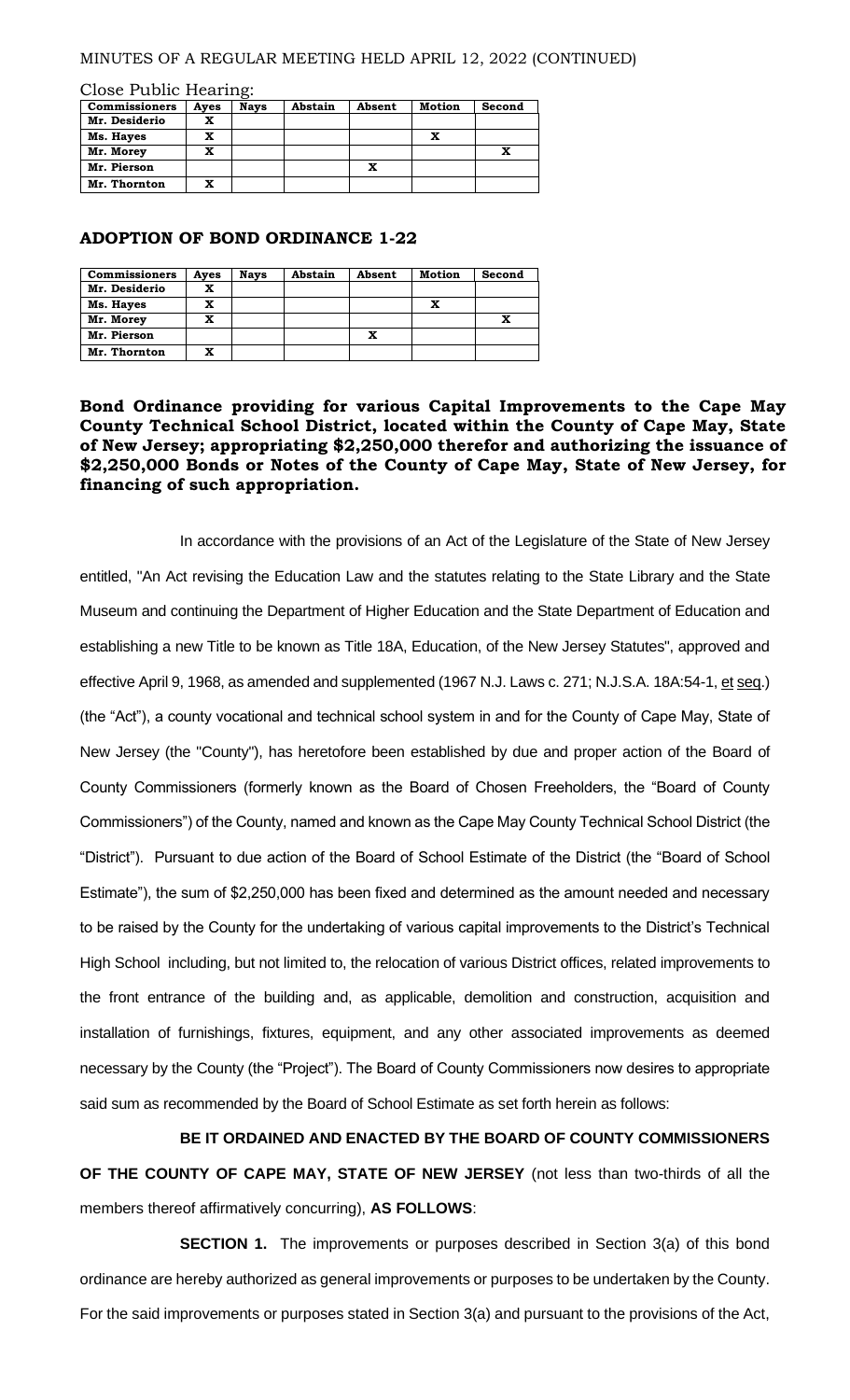and any other laws applicable thereto, the aggregate sum of \$2,250,000 is hereby appropriated by the County. No down payment is required pursuant to the provisions of N.J.S.A. 18A:54-31.

**SECTION 2.** In order to finance and provide for the improvements or purposes described in Section 3 hereof, negotiable bonds of the County are hereby authorized to be issued pursuant to the Local Bond Law, N.J.S.A. 40A:2-1 et seq., as amended and supplemented (the "Local Bond Law"), in the aggregate principal amount of \$2,250,000 by virtue of the provisions of the Act. In anticipation of the issuance of said bonds and to temporarily finance said improvements or purposes, negotiable notes of the County in the aggregate principal amount not exceeding \$2,250,000 are hereby authorized to be issued pursuant to and within the limitations prescribed by said Local Bond Law.

**SECTION 3. (a)** The improvements for the District hereby authorized and purposes for the financing of which said obligations are to be issued include, but are not limited to, the relocation of various District offices, related improvements to the front entrance of the building and, as applicable, demolition and construction, acquisition and installation of furnishings, fixtures, equipment, and any other associated improvements as deemed necessary by the County (the "Project").

**(b)** All of such above improvements or purposes, as specified and described in the resolution heretofore made and delivered by the Board of School Estimate of the Vocational School District of the County of Cape May to the Board of County Commissioners (the "Board of School Estimate Resolution") include, but are not limited to, the Project and, as applicable, all engineering and design work, surveying, construction planning, preparation of plans and specifications, permits, bid documents, construction inspection and contract administration, and also shall include all work, materials, equipment, accessories, labor and appurtenances necessary therefor or incidental thereto.

**(c)** The aggregate estimated maximum amount of bonds or notes to be issued for said improvements or purposes is \$2,250,000.

**(d)** The aggregate estimated cost of said improvements or purposes is \$2,250,000.

**SECTION 4.** All bond anticipation notes issued hereunder shall mature at such times as may be determined by the County Treasurer/Chief Financial Officer, provided that no note shall mature later than one (1) year from its dated date unless such bond anticipation notes are permitted to mature at such later date in accordance with applicable law. The notes shall bear interest at such rate and be in such form as may be determined by the County Treasurer/Chief Financial Officer. The County Treasurer/Chief Financial Officer shall determine all matters in connection with the notes issued pursuant to this bond ordinance, and the signature of the County Treasurer/Chief Financial Officer upon the notes shall be conclusive evidence as to all such determinations. All notes issued hereunder may be renewed from time to time in accordance with the provisions of the Local Bond Law. The County Treasurer/Chief Financial Officer is hereby authorized to sell part or all of the notes to the purchaser thereof upon receipt of payment of the purchase price and accrued interest thereon from their dated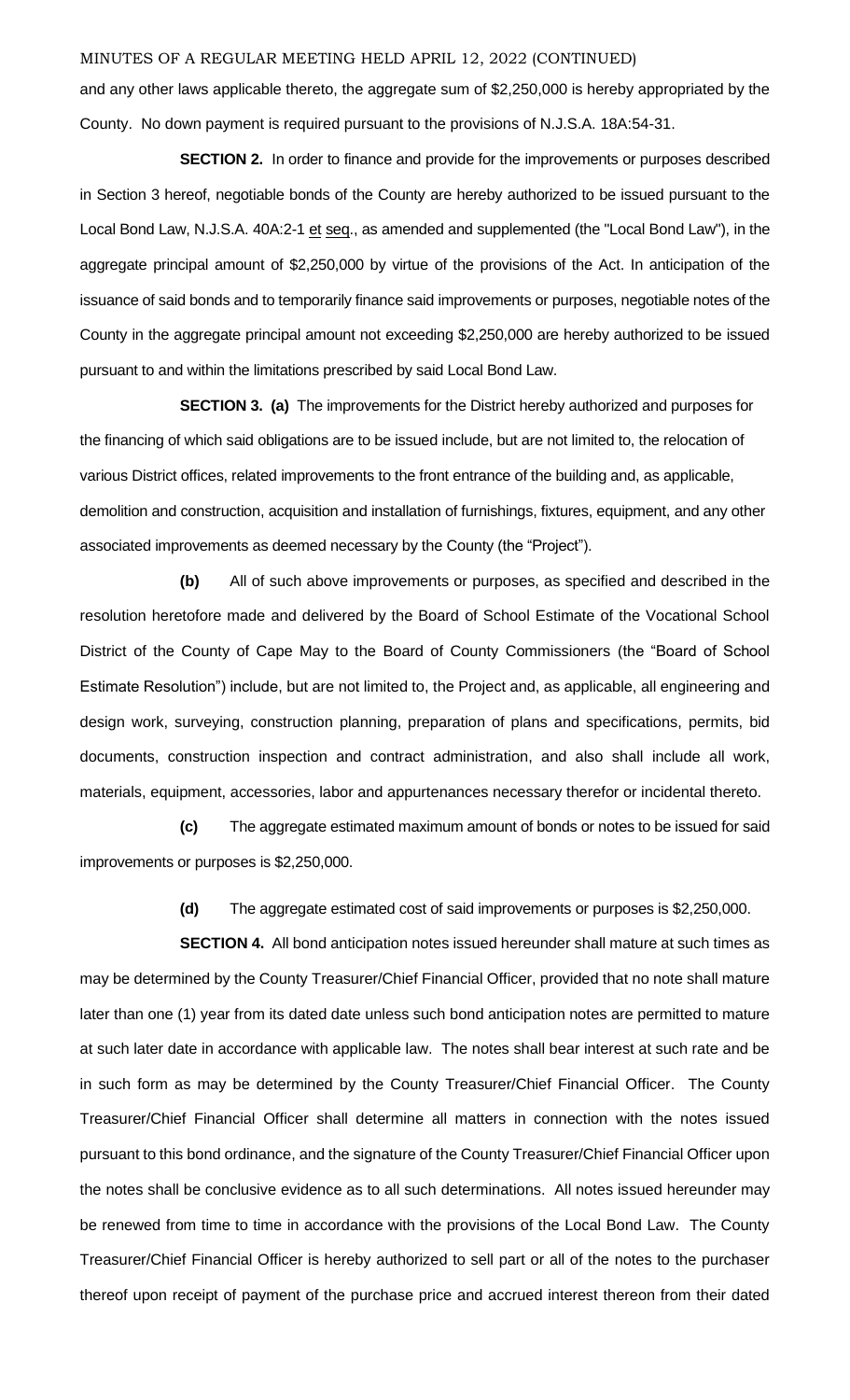dates to the date of delivery thereof. The County Treasurer/Chief Financial Officer is directed to report in writing to the Board of County Commissioners at the meeting next succeeding the date when any sale or delivery of the notes pursuant to this bond ordinance is made. Such report must include the principal amount, the interest rate and the maturity schedule of the notes so sold, the price obtained and the name of the purchaser.

**SECTION 5.** The following additional matters are hereby determined, declared, recited and stated:

> (a) The improvements or purposes described in Section 3(a) of this bond ordinance are not current expenses and are each an improvement or purpose which the County may lawfully acquire or make as general improvements.

(b) The average period of usefulness of said improvements or purposes, within the limitations of said Local Bond Law and taking into consideration the amounts provided for in the Board of School Estimate Resolution and according to the reasonable life thereof as computed from the date of the said bonds authorized by this bond ordinance, is 20 years.

(c) The Supplemental Debt Statement required by said Local Bond Law has been duly made and filed in the Office of the Administrator/Clerk of the Board of County Commissioners and a complete executed duplicate thereof has been filed in the Office of the Director of the Division of Local Government Services, New Jersey Department of Community Affairs, and such statement shows that the gross debt of the County as defined by the Local Bond Law is increased by the authorization of the bonds and notes referred to in this bond ordinance by \$2,250,000, and that the said obligations authorized by this bond ordinance will be within all debt limitations prescribed by the Local Bond Law.

(d) An aggregate amount not exceeding \$450,000 for items of expense permitted under section 20 of said Local Bond Law has been included in the foregoing estimated cost of said improvements or purposes.

(e) The Board of County Commissioners, being the governing body of the County, hereby concurs in and consents to the said appropriation and in and to the issuance of said bonds or notes.

**SECTION 6.** In the event the United States of America, the State of New Jersey, and/or a private entity make a contribution or grant in aid to the County for any of the general capital improvements or purposes authorized hereby and the same shall be received by the County prior to the issuance of the bonds or notes authorized in Section 2 hereof, then the amount of such bonds or notes to be issued shall be reduced by the amount so received from the United States of America, the State of New Jersey and/or a private entity. In the event, however, that any amount so contributed or granted by the United States of America, the State of New Jersey, and/or a private entity shall be received by the County after the issuance of the bonds or notes authorized in Section 2 hereof, then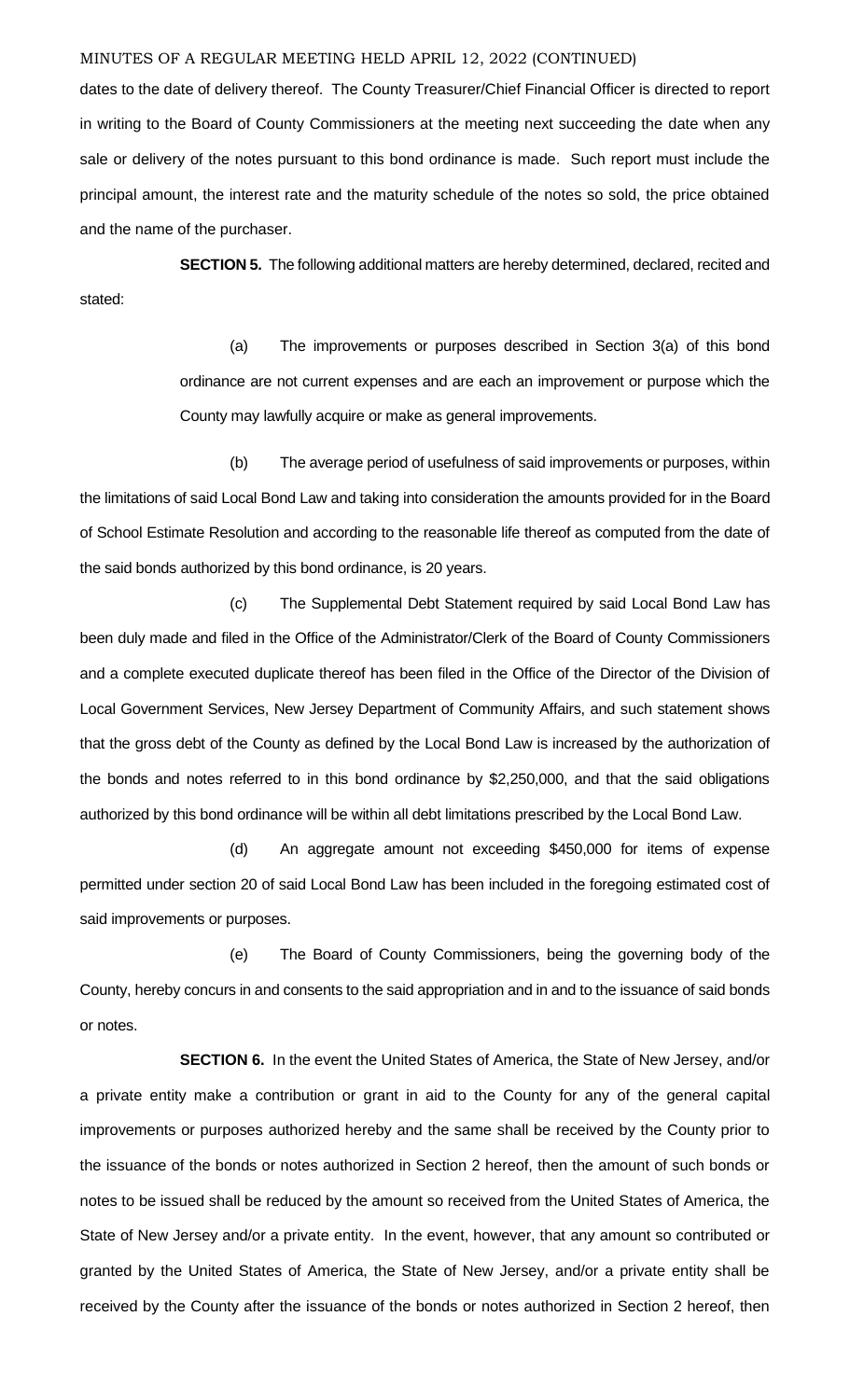such funds shall be applied to the payment of the bonds or notes so issued and shall be used for no other purpose.

**SECTION 7.** The full faith and credit of the County are hereby pledged to the punctual payment of the principal of and interest on the said obligations authorized by this bond ordinance. Said obligations shall be direct, unlimited obligations of the County, and the County shall be obligated to levy *ad valorem* taxes upon all the taxable property within the County for the payment of said obligations and interest thereon without limitation of rate or amount.

**SECTION 8.** The capital budget of the County is hereby amended to conform with the provisions of this bond ordinance, and to the extent of any inconsistency herewith a resolution in the form promulgated by the Local Finance Board showing full detail of the amended capital budget and capital program, as approved by the Director of the Division of Local Government Services, New Jersey Department of Community Affairs, shall be filed in the office of the Administrator/Clerk of the Board of County Commissioners and shall be available for public inspection.

**SECTION 9.** The County hereby declares the intent of the County to issue the bonds or bond anticipation notes in the amount authorized in Section 2 of this bond ordinance and to use proceeds to pay or reimburse expenditures for the costs of the purposes described in Section 3 of this bond ordinance. This Section 9 is a declaration of intent within the meaning and for purposes of Treasury Regulations §1.150-2 or any successor provisions of federal income tax law.

**SECTION 10.** The County Treasurer/Chief Financial Officer is hereby authorized to prepare and to update from time to time as necessary a financial disclosure document to be distributed in connection with the sale of obligations of the County and to execute such disclosure document on behalf of the County. The County Treasurer/Chief Financial Officer is further authorized to enter into the appropriate undertaking to provide secondary market disclosure on behalf of the County pursuant to Rule 15c2-12 of the Securities and Exchange Commission (the "Rule") for the benefit of holders and beneficial owners of obligations of the County and to amend such undertaking from time to time in connection with any change in law, or interpretation thereof, provided such undertaking is and continues to be, in the opinion of a nationally recognized bond counsel, consistent with the requirements of the Rule. In the event that the County fails to comply with its undertaking, the County shall not be liable for any monetary damages, and the remedy shall be limited to specific performance of the undertaking.

**SECTION 11.** The County covenants to maintain the exclusion from gross income under section 103(a) of the Code of the interest on all bonds and notes issued under this ordinance.

**SECTION 12.** This bond ordinance will be considered for final adoption after a public hearing thereon at a meeting of the Board of County Commissioners of the County. The Administrator/Clerk of the Board of County Commissioners of the County is hereby authorized and directed to arrange for the publication of this bond ordinance in full, in summary or as provided by law after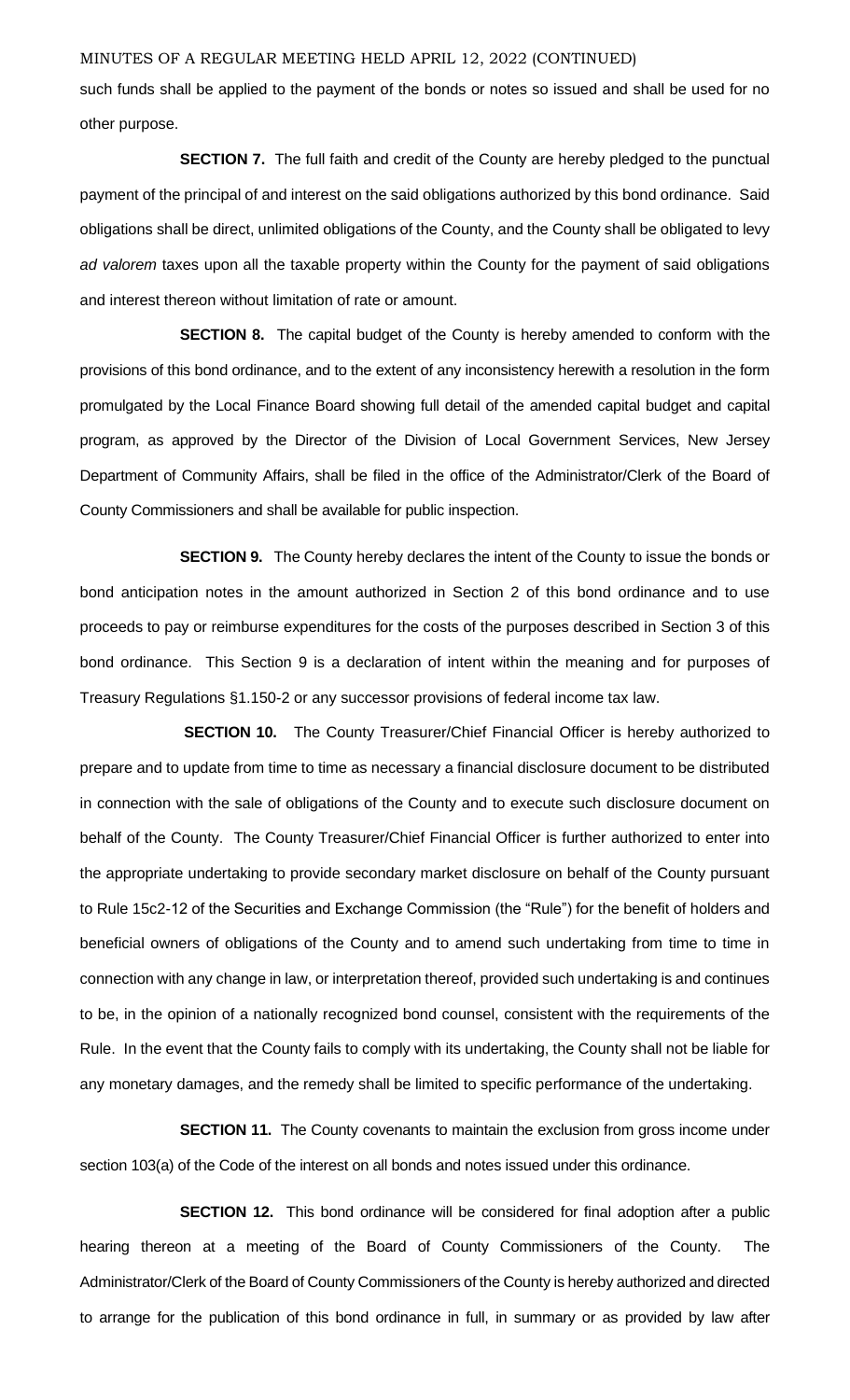introduction upon first reading and after final adoption in an authorized newspaper of the County, such

publications to be in accordance with the requirements of the Local Bond Law.

**SECTION 13.** This bond ordinance shall take effect twenty (20) days after the first

publication thereof after final adoption, as provided by said Local Bond Law.

### **ADOPTED ON SECOND READING DATED: APRIL 12, 2022**

#### **KEVIN LARE, Administrator/Clerk of the Board of County Commissioners**

#### **BOND ORDINANCE 2-22 PUBLIC HEARING**

Open Public Hearing:

| <b>Commissioners</b> | Ayes | <b>Nays</b> | Abstain | Absent | <b>Motion</b> | Second |
|----------------------|------|-------------|---------|--------|---------------|--------|
| Mr. Desiderio        | x    |             |         |        |               |        |
| Ms. Hayes            | x    |             |         |        | x             |        |
| Mr. Morey            | x    |             |         |        |               |        |
| Mr. Pierson          |      |             |         | x      |               |        |
| Mr. Thornton         | x    |             |         |        |               |        |

Close Public Hearing:

| <b>Commissioners</b> | Ayes | <b>Nays</b> | Abstain | Absent | Motion | Second |
|----------------------|------|-------------|---------|--------|--------|--------|
| Mr. Desiderio        | x    |             |         |        |        |        |
| Ms. Hayes            | x    |             |         |        | x      |        |
| Mr. Morey            | x    |             |         |        |        |        |
| Mr. Pierson          |      |             |         | x      |        |        |
| Mr. Thornton         | x    |             |         |        |        |        |

### **ADOPTION OF BOND ORDINANCE 2-22**

| <b>Commissioners</b> | Ayes | <b>Nays</b> | Abstain | Absent | Motion | Second |
|----------------------|------|-------------|---------|--------|--------|--------|
| Mr. Desiderio        |      |             |         |        |        |        |
| Ms. Hayes            |      |             |         |        | x      |        |
| Mr. Morey            | x    |             |         |        |        |        |
| Mr. Pierson          |      |             |         | x      |        |        |
| Mr. Thornton         | v    |             |         |        |        |        |

### **Bond Ordinance providing for the Cape May County Technical School District Expansion Project located within the County of Cape May, State of New Jersey; appropriating \$5,800,000 therefor and authorizing the issuance of \$5,800,000 Bonds or Notes to finance the cost thereof.**

 In accordance with the provisions of an Act of the Legislature of the State of New Jersey entitled, "An Act revising the Education Law and the statutes relating to the State Library and the State Museum and continuing the Department of Higher Education and the State Department of Education and establishing a new Title to be known as Title 18A, Education, of the New Jersey Statutes", approved and effective April 9, 1968, as amended and supplemented (1967 N.J. Laws c. 271; N.J.S.A. 18A:54-1, et seq.) (the "Act"), a county vocational and technical school system in and for the County of Cape May, State of New Jersey (the "County"), has heretofore been established by due and proper action of the Board of County Commissioners (formerly known as the Board of Chosen Freeholders, the "Board of County Commissioners") of the County, named and known as the Cape May County Technical School District (the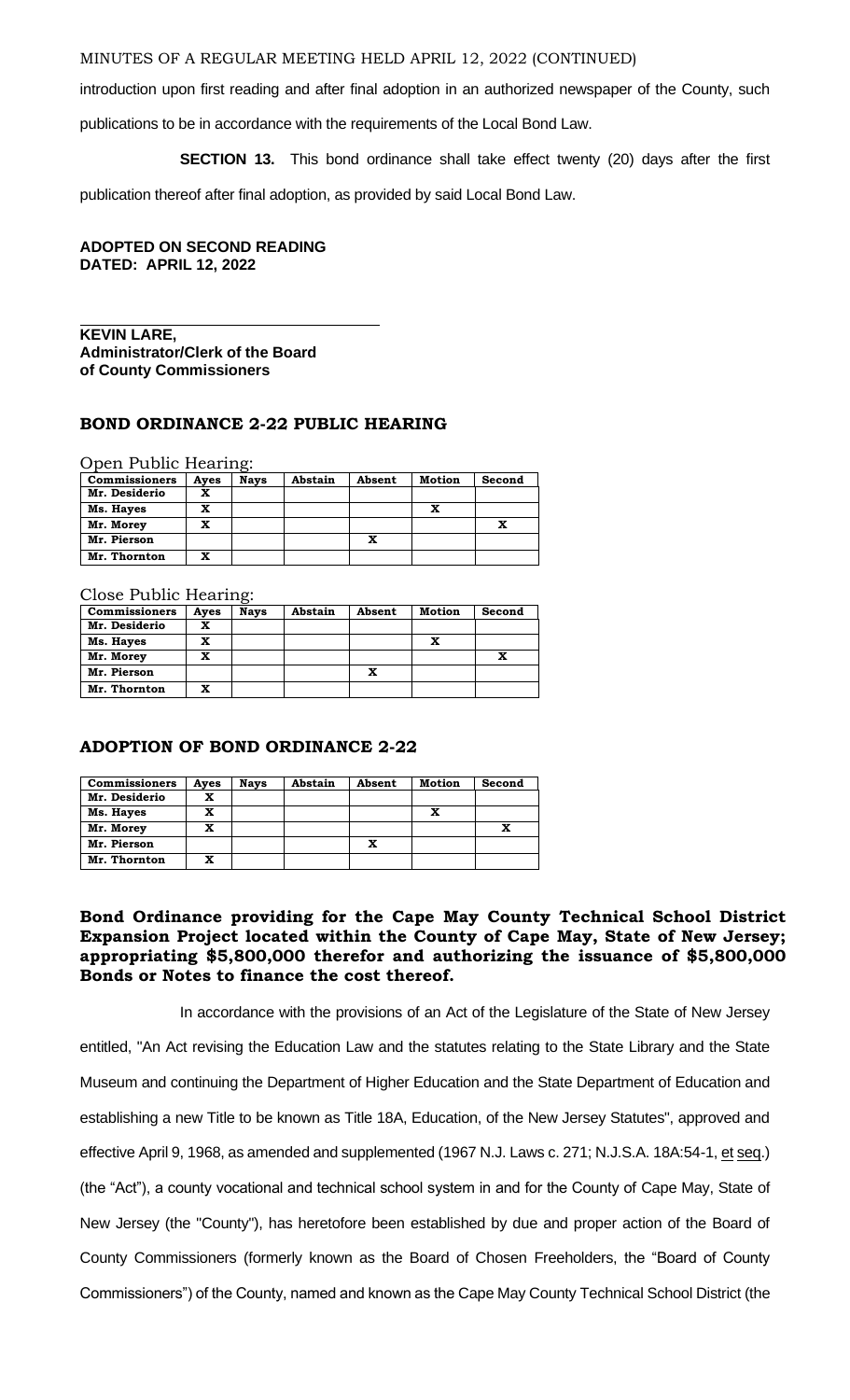"District"). The sum of \$5,732,188, inclusive of a \$4,299,141 grant received or expected to be received by the District from the Securing Our Children's Future Bond Act (the "Grant"), was approved by the Board of School Estimate of the District (the "Board of School Estimate"), along with any potential contingency funds needed, to undertake the District's expansion project which includes, but is not limited to, certain capital improvements at the Cape May County Technical School District, located in the Township of Middle, in the County, consisting of the expansion of existing facilities for the furtherance of the career and technical education of the Culinary Arts and Hospitality Program and the Environmental Science and Sustainability Technology Program including, but not limited to, demolition, expansion, construction, and/or facility improvements, as applicable, and acquisition and installation, as applicable, of furnishings, fixtures, equipment and technology associated with said improvements and also including, but not limited to, lighting, HVAC, water, gas, electric, and other utility improvements at said facilities; parking, landscaping, curbs, sidewalks, walkways or other real property improvements at said facility, as applicable, and any other associated improvements as deemed necessary by the County therefor; and also including all engineering, architectural and design work, surveying, construction planning, preparation of plans and specifications, permits, bid documents, construction inspection and contract administration and all work, equipment, materials and accessories necessary therefor and incidental thereto (collectively, the "Project"). An aggregate amount of \$5,800,000 has been fixed and determined as the amount needed and necessary to be raised by the County for the undertaking of the Project, which amount represents a \$1,500,859 appropriation for the County portion of the Project (inclusive of \$67,812 for bond issuance and soft costs that will be needed to be raised by the County for the Project) and a \$4,299,141 appropriation as the amount necessary to be temporarily raised by the County for said Project until said Grant has been received in full by the Board of Education of the District (the "Board of Education"). The Board of County Commissioners now desires to appropriate said \$5,800,000 as set forth herein as follows:

**BE IT ORDAINED AND ENACTED BY THE BOARD OF COUNTY COMMISSIONERS OF THE COUNTY OF CAPE MAY, STATE OF NEW JERSEY** (not less than two-thirds of all the members thereof affirmatively concurring), **AS FOLLOWS**:

**SECTION 1**. Pursuant to the provisions of the Act, and any other laws applicable thereto, the sum of \$5,800,000 is hereby appropriated by the County. No down payment is required pursuant to the provisions of N.J.S.A. 18A:54-31. The said sum of \$5,800,000 is hereby appropriated by the County for the undertaking of said Project, including the appropriation heretofore made.

**SECTION 2**. For the financing of said improvements or purposes described in Section 3 hereof, and to meet the \$5,800,000 appropriation, negotiable bonds of the County are hereby authorized to be issued in the principal amount of \$5,800,000 pursuant to the Local Bond Law. In anticipation of the issuance of said bonds and to temporarily finance said improvements or purposes,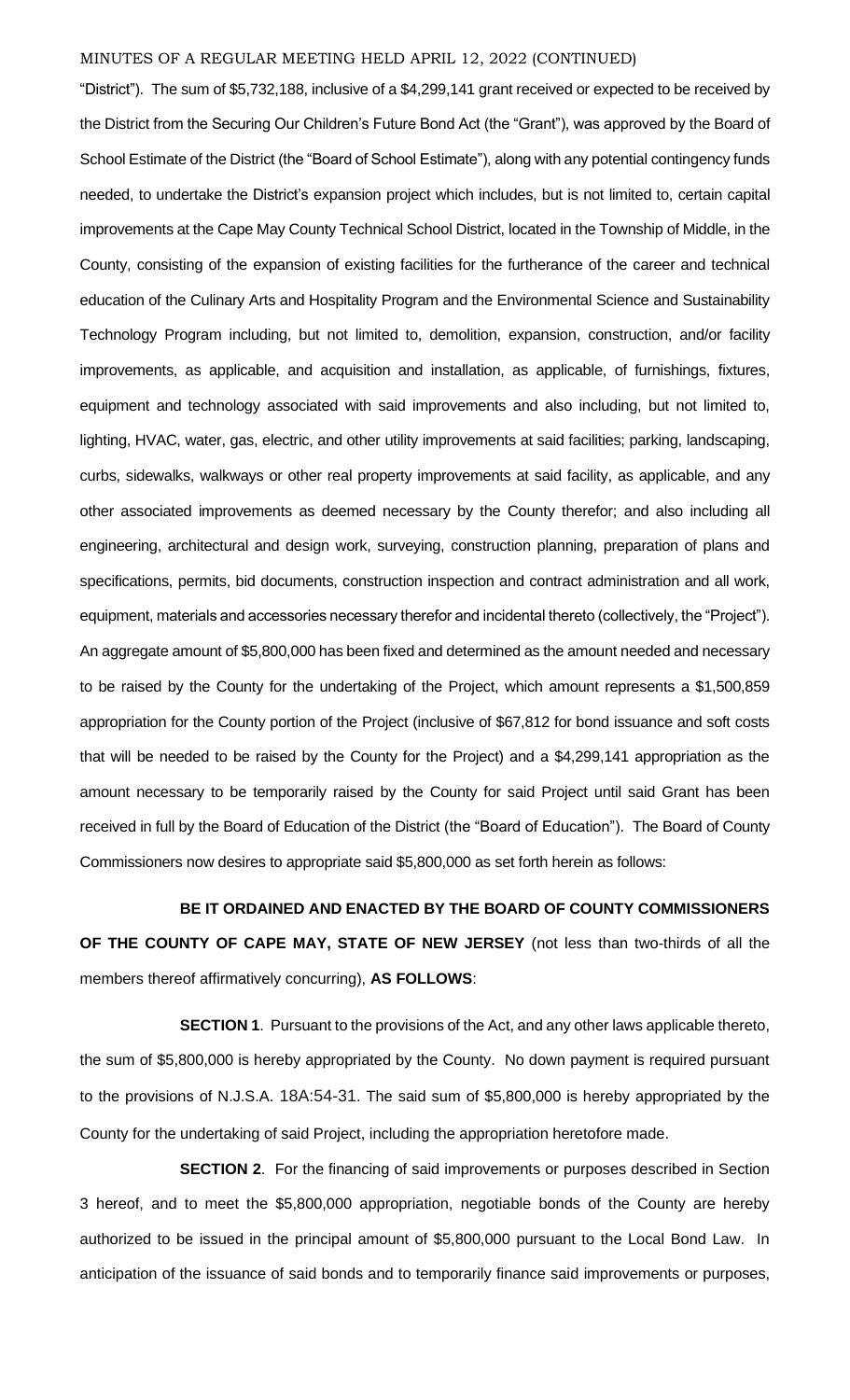negotiable notes of the County in a principal amount not exceeding \$5,800,000 are hereby authorized to be issued pursuant to and within the limitations prescribed by said Local Bond Law.

**SECTION 3**. (a) The improvements hereby authorized and purposes for the financing of which said obligations are to be issued consist of various capital improvements at the Cape May County Technical Schools, located in the Township of Middle, in the County, consisting of the expansion of existing facilities for the furtherance of the career and technical education of the Culinary Arts and Hospitality Program and the Environmental Science and Sustainability Technology Program including, but not limited to, demolition, expansion, construction, and/or facility improvements, as applicable, and acquisition and installation, as applicable, of furnishings, fixtures, equipment and technology associated with said improvements and also including, but not limited to, lighting, HVAC, water, gas, electric, and other utility improvements at said facilities; parking, landscaping, curbs, sidewalks, walkways or other real property improvements at said facility, as applicable, and any other associated improvements as deemed necessary by the County therefor; and also including all engineering, architectural and design work, surveying, construction planning, preparation of plans and specifications, permits, bid documents, construction inspection and contract administration and all work, equipment, materials and accessories necessary therefor and incidental thereto (collectively, the "Project").

(b) The estimated maximum amount of bonds or notes to be issued for said improvement or purpose is \$5,800,000; and

 (c) The estimated cost of said improvement and purpose necessary to be raised by the County is \$5,800,000.

**SECTION 4**. In the event the United States of America, the State of New Jersey, and/or a private entity make a loan, contribution or grant-in-aid to the County and/or the Board of Education, for the improvements or purposes authorized hereby and the same shall be received by the County and/or the Board of Education prior to the issuance of the bonds or notes authorized in Section 2 hereof, then the amount of such bonds or notes to be issued shall be reduced by the amount so received from the United States of America, the State of New Jersey, and/or a private entity. In the event, however, that any amount so loaned, contributed or granted by the United States of America, the State of New Jersey, and/or a private entity, shall be received by the County and/or the Board of Education after the issuance of the bonds or notes authorized in Section 2 hereof, then such funds shall be applied to the payment of the bonds or notes so issued and shall be used for no other purpose. The principal of and interest on the \$4,299,141 principal portion of \$5,800,000 aggregate principal amount of said bonds or notes authorized hereby shall be paid by the Board of Education pursuant to an agreement by and between the County and the District (the "Agreement"), which shall memorialize the District's obligation to pay the principal of and interest on said \$4,299,141 principal portion of \$5,800,000 aggregate principal amount of said bonds or notes authorized hereby. The Administrator/Clerk of the Board of County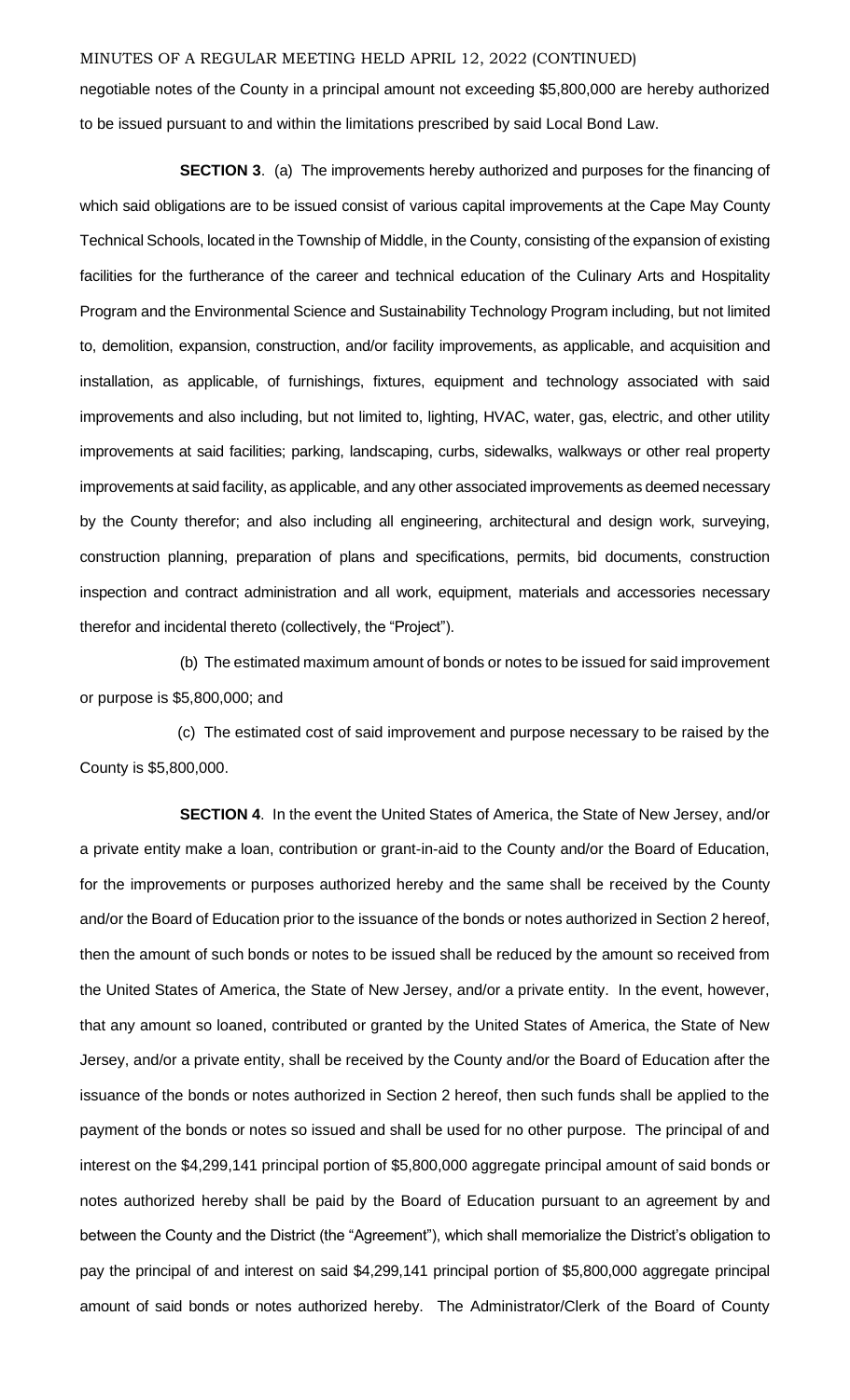Commissioners, the County Treasurer/Chief Financial Officer and any other County official are each hereby authorized, as applicable, to negotiate, approve, execute, attest, deliver and perform said Agreement and any and all documents necessary to undertake the Project.

**SECTION 5**. All bond anticipation notes issued hereunder shall mature at such times as may be determined by the County Treasurer/Chief Financial Officer, provided that no note shall mature later than one (1) year from its date unless such bond anticipation notes are permitted to mature at such later date in accordance with applicable law. The notes shall bear interest at such rate or rates and be in such form as may be determined by the County Treasurer/Chief Financial Officer. The County Treasurer/Chief Financial Officer shall determine all matters in connection with the notes issued pursuant to this bond ordinance, and the signature of the County Treasurer/Chief Financial Officer upon the notes shall be conclusive evidence as to all such determinations. All notes issued hereunder may be renewed from time to time in accordance with the provisions of the Local Bond Law. The County Treasurer/Chief Financial Officer is hereby authorized to sell part or all of the notes from time to time at a public or private sale and to deliver them to the purchaser thereof upon receipt of payment of the purchase price and accrued interest thereon from their dates to the date of delivery thereof. The County Treasurer/Chief Financial Officer is directed to report in writing to the governing body at the meeting next succeeding the date when any sale or delivery of the notes pursuant to this bond ordinance is made. Such report must include the principal amount, the description, the interest rate, the maturity schedule of the notes so sold, the price obtained and the name of the purchaser.

**SECTION 6**. The capital budget of the County is hereby amended to conform with the provisions of this bond ordinance, and to the extent of any inconsistency herewith, a resolution in the form promulgated by the Local Finance Board showing full detail of the amended capital budget and capital programs, as approved by the Director of the Division of Local Government Services, New Jersey Department of Community Affairs, will be on file in the office of the Clerk of the County and will be available for public inspection.

**SECTION 7.** The following additional matters are hereby determined, declared, recited and stated:

a. The improvements or purposes described in Section 3 of this bond ordinance are not current expenses and are improvements or purposes which the County may lawfully undertake as general improvements or purposes, and no part of the cost thereof has been or shall be specially assessed on property specially benefited thereby.

b. The average period of usefulness of said improvements or purposes within the limitations of said Local Bond Law, according to the reasonable life thereof computed from the date of said bonds authorized by this bond ordinance, is 40 years.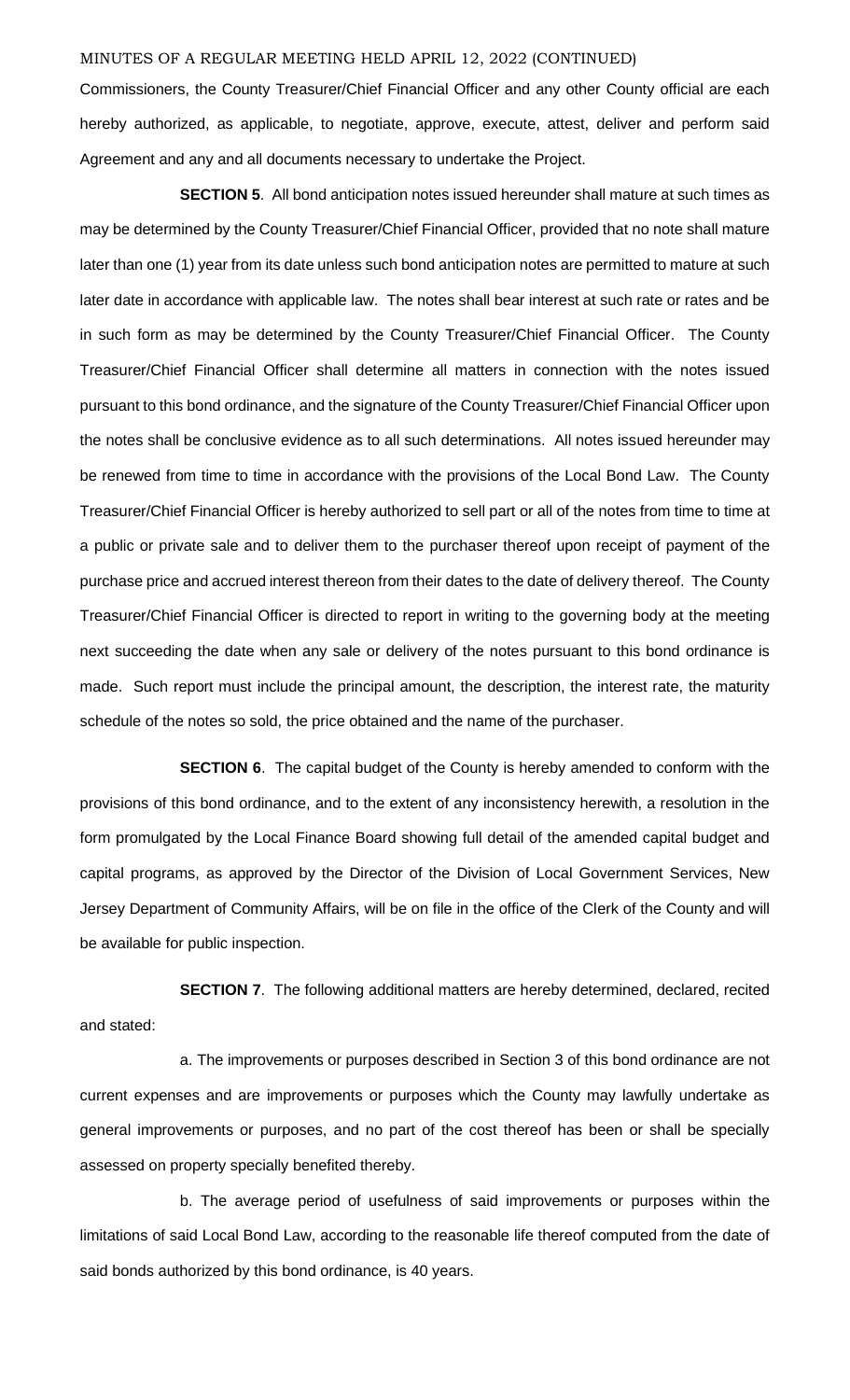c. The supplemental debt statement required by the Local Bond Law has been duly made and filed in the Office of the Administrator/Clerk of the Board of County Commissioners of the County and a complete executed duplicate thereof has been filed in the Office of the Director of the Division of Local Government Services, New Jersey Department of Community Affairs, and such statement shows that the gross debt of the County as defined in the Local Bond Law is increased by the authorization of the bonds or notes provided for in this bond ordinance by \$5,800,000 and the said obligations authorized by this bond ordinance will be within all debt limitations prescribed by said Local Bond Law.

d. An aggregate amount not exceeding \$1,250,000 for items of expense listed in and permitted under section 20 of the Local Bond Law is included in the estimated cost indicated herein for the improvement or purpose hereinbefore described.

**SECTION 8**. The full faith and credit of the County are hereby pledged to the punctual payment of the principal of and the interest on the debt obligations authorized by this bond ordinance. The debt obligations shall be direct, unlimited obligations of the County, and the County shall be obligated to levy *ad valorem* taxes upon all the taxable property within the County for the payment of the principal of such debt obligations and the interest thereon without limitation as to rate or amount.

**SECTION 9**. The County hereby declares the intent of the County to issue the bonds or bond anticipation notes in the amount authorized in Section 2 of this bond ordinance and to use proceeds to pay or reimburse expenditures for the costs of the purposes described in Section 3 of this bond ordinance. This Section 9 is a declaration of intent within the meaning and for purposes of Treasury Regulations §1.150-2 or any successor provisions of federal income tax law.

**SECTION 10.** The County Treasurer/Chief Financial Officer is hereby authorized to prepare and to update from time to time as necessary a financial disclosure document to be distributed in connection with the sale of obligations of the County and to execute such disclosure document on behalf of the County. The County Treasurer/Chief Financial Officer is further authorized to enter into the appropriate undertaking to provide secondary market disclosure on behalf of the County pursuant to Rule 15c2-12 of the Securities and Exchange Commission (the "Rule") for the benefit of holders and beneficial owners of obligations of the County and to amend such undertaking from time to time in connection with any change in law, or interpretation thereof, provided such undertaking is and continues to be, in the opinion of a nationally recognized bond counsel, consistent with the requirements of the Rule. In the event that the County fails to comply with its undertaking, the County shall not be liable for any monetary damages, and the remedy shall be limited to specific performance of the undertaking.

**SECTION 11**. The County covenants to maintain the exclusion from gross income under Section 103(a) of the Code, of the interest on all bonds and notes issued under this ordinance.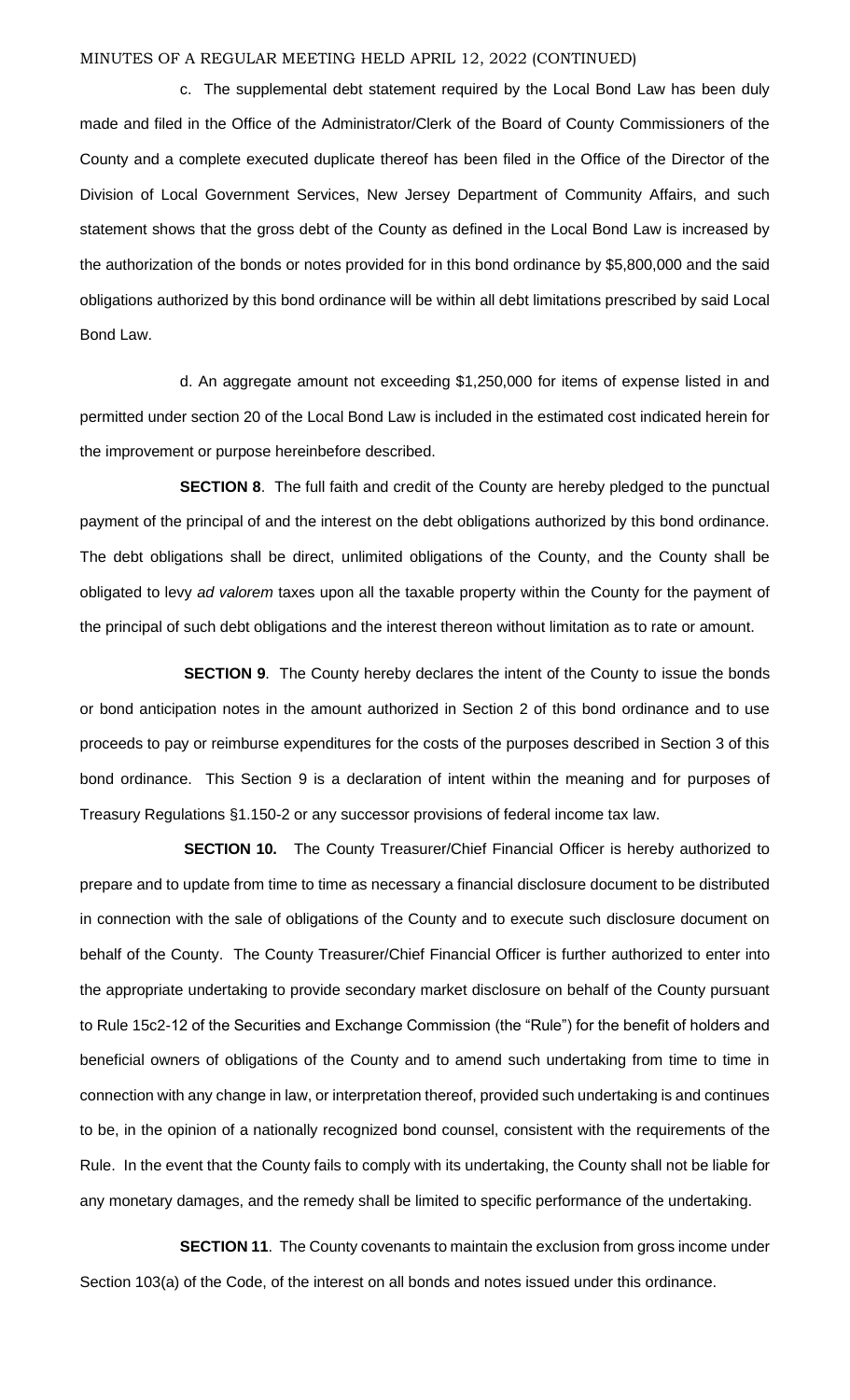**SECTION 12.** The Director of the Board of County Commissioners, Vice Director of the Board of County Commissioners and Chief Financial Officer/Treasurer of the County are each hereby authorized and directed to enter into the Agreement and determine all matters in connection with the Agreement not determined by this or a subsequent resolution, all in consultation with the County Counsel or Bond Counsel, and the manual or facsimile signature of the Director of the Board of County Commissioners, Vice Director of the Board of County Commissioners and/or Chief Financial Officer/Treasurer of the County upon any documents shall be conclusive as to all such determinations. The Director of the Board of County Commissioners, Vice Director of the Board of County Commissioners, Chief Financial Officer/Treasurer of the County, Administrator/Clerk of the Board of County Commissioners and any other County Representative, including but not limited to, Bond Counsel, the County Counsel and the County Auditor, are each hereby authorized and directed to take such actions or refrain from such actions as are necessary to enter into the Agreement, including but not limited to, the negotiation of any and all contracts, agreements and documents, and any all such actions or inactions taken by the aforesaid County Representatives heretofore are hereby ratified and confirmed, *nunc pro tunc*.

**SECTION 13**. This bond ordinance will be considered for final adoption after a public hearing thereon at a meeting of the Board of County Commissioners of the County. The Administrator/Clerk of the Board of County Commissioners of the County is hereby authorized and directed to arrange for the publication of this bond ordinance in summary after introduction upon first reading and after final adoption and approval by the Administrator/Clerk of the Board of County Commissioners in an authorized newspaper of the County, such publications to be in accordance with the requirements of the law.

**SECTION 14.** This bond ordinance shall take effect twenty (20) days after the first publication thereof after final adoption and approval, as provided by the Local Bond Law.

#### **ADOPTED ON SECOND READING DATED: APRIL 12, 2022**

**KEVIN LARE, Administrator/Clerk of the Board of County Commissioners**

### **BOND ORDINANCE 3-22 (PUBLIC HEARING)**

Open Public Hearing:

| <b>Commissioners</b> | Ayes | <b>Nays</b> | Abstain | Absent | Motion | Second |
|----------------------|------|-------------|---------|--------|--------|--------|
| Mr. Desiderio        | x    |             |         |        |        |        |
| Ms. Hayes            | x    |             |         |        | x      |        |
| Mr. Morey            | x    |             |         |        |        |        |
| Mr. Pierson          |      |             |         | x      |        |        |
| Mr. Thornton         | x    |             |         |        |        |        |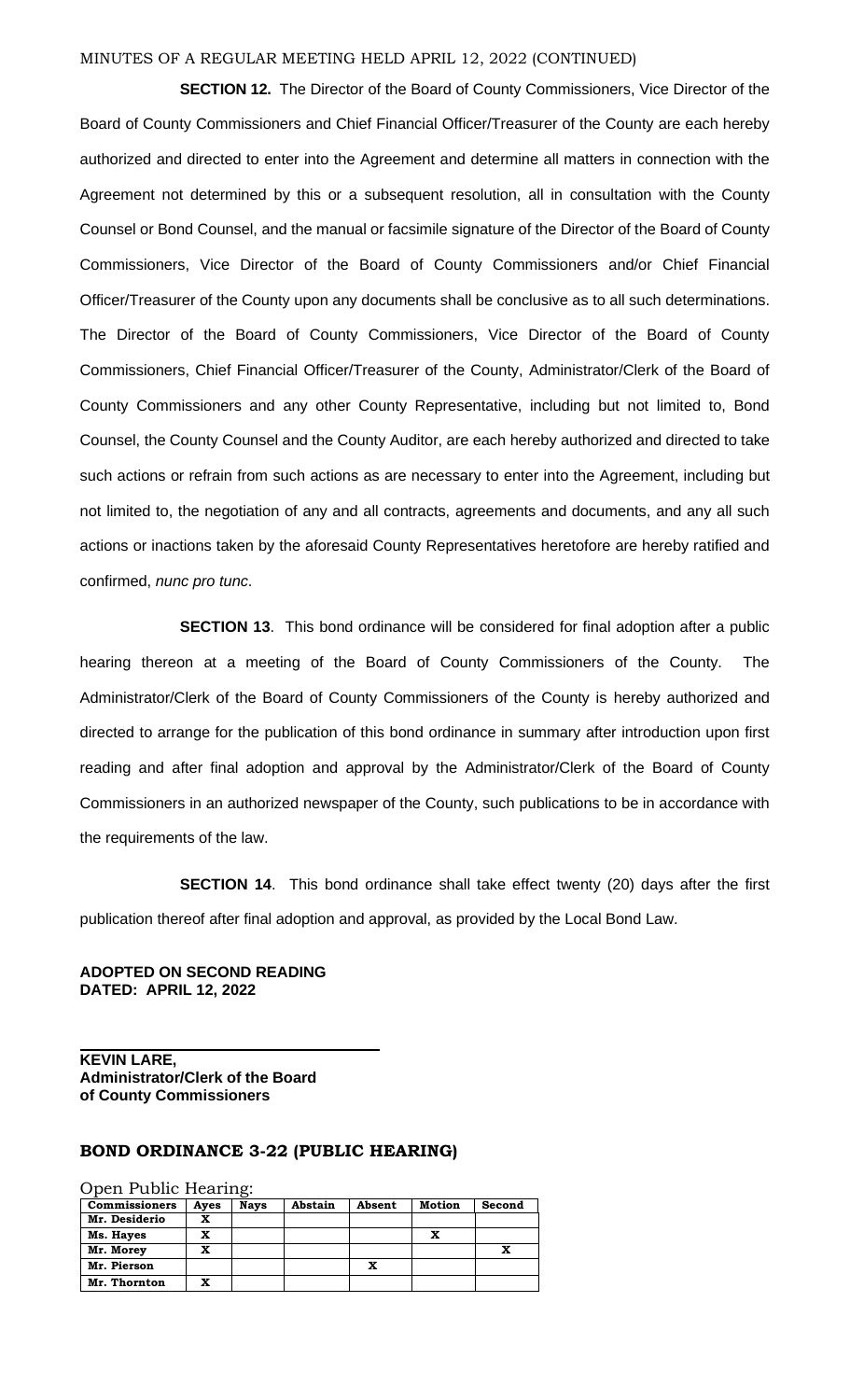Close Public Hearing:

| <b>Commissioners</b> | Ayes | <b>Nays</b> | Abstain | Absent | <b>Motion</b> | Second |
|----------------------|------|-------------|---------|--------|---------------|--------|
| Mr. Desiderio        | x    |             |         |        |               |        |
| Ms. Hayes            | x    |             |         |        | x             |        |
| Mr. Morey            | x    |             |         |        |               |        |
| Mr. Pierson          |      |             |         | x      |               |        |
| Mr. Thornton         | x    |             |         |        |               |        |

#### **ADOPTION OF BOND ORDINANCE 3-22**

| <b>Commissioners</b> | Ayes | <b>Nays</b> | Abstain | Absent | Motion | Second |
|----------------------|------|-------------|---------|--------|--------|--------|
| Mr. Desiderio        | x    |             |         |        |        |        |
| Ms. Hayes            | x    |             |         |        |        |        |
| Mr. Morey            | x    |             |         |        |        |        |
| Mr. Pierson          |      |             |         | x      |        |        |
| Mr. Thornton         | x    |             |         |        |        |        |

**Bond Ordinance providing for a contribution towards a Redevelopment Project (Phase II of the Cape May County Airport Tech Village) being undertaken in the Township of Lower, for and in the County of Cape May, State of New Jersey; appropriating not to exceed \$6,000,000 to fund all or a portion of the cost thereof, and authorizing the issuance of not to exceed \$6,000,000 Bonds or Notes of the County to finance such appropriation, consenting to a financing and determining certain other matters in connection therewith.**

**WHEREAS**, the County of Cape May, State of New Jersey (the "County"), in an effort to spur economic development and growth in the County, has determined that it is in the best interests of the residents of the County that a new building (to be utilized for unmanned aircraft system and technology research and development) be constructed at the Cape May County Airport (which shall be commonly known as Phase II of the Cape May County Airport Tech Village), as a Redevelopment Project (the "Redevelopment Project"), to undertaken by the Atlantic County Improvement Authority (the "ACIA") pursuant to the Cape May County Airport Tech Village Redevelopment Plan within the Cape May County Airport Tech Village Redevelopment Area that has been designated, adopted and created, as applicable, by and within the Township of Lower, in the County pursuant to the provisions of the Local Redevelopment and Housing Law, N.J.S.A. 40A:12A-1 et. seq. and applicable predecessor laws (collectively, the "Redevelopment Law"); and

**WHEREAS**, the County now desires to authorize an appropriation in the not to exceed amount of \$6,000,000 that will serve as a contribution for the Redevelopment Project, which contribution and appropriation may include a grant from the U.S. Economic Development Administration, and to authorize the issuance of bonds or notes in the not to exceed amount of \$6,000,000 that will be utilized to finance all or a portion of such appropriation and as security for the bonds or notes to be issued by and through the ACIA that will finance all or a portion of the Redevelopment Project; and

**WHEREAS,** the Local Finance Board, in the Division of Local Government Services,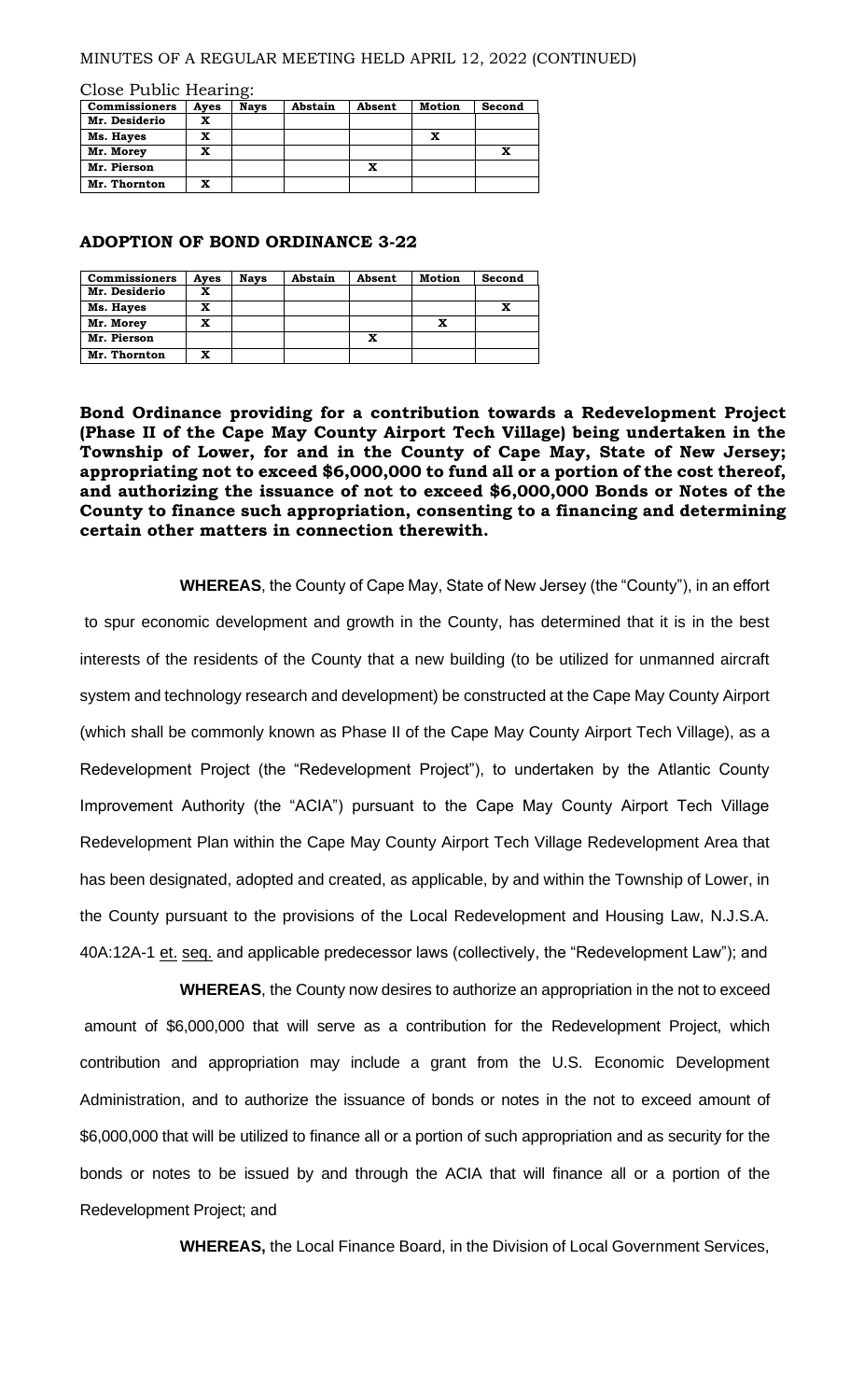New Jersey Department of Community Affairs, has reviewed the ACIA's application and held a hearing on the Redevelopment Project and the financing of same and has issued positive findings in connection with same; and

WHEREAS, pursuant to N.J.S.A. 40:37A-56 et seq., the County also desires to consent to the Redevelopment Project being undertaken and constructed by the ACIA and the financing of same through the issuance of bonds and notes by the ACIA and any associated agreements necessary therefor.

**BE IT ORDAINED AND ENACTED BY THE BOARD OF COUNTY COMMISSIONERS OF THE COUNTY OF CAPE MAY, STATE OF NEW JERSEY** (not less than two-thirds of all members thereof affirmatively concurring), **AS FOLLOWS:**

**SECTION 1.** The improvement or purpose described in Section 3 of this bond ordinance is hereby authorized as a general improvement or purpose to be undertaken by the County of Cape May, State of New Jersey (the "County"). For all or a portion of the cost of said improvement or purpose stated in Section 3, there is hereby appropriated the not to exceed sum of \$6,000,000. The down payment requirements set forth in the Local Bond Law, N.J.S.A. 40A:2-1 et seq. (the "Local Bond Law") are not applicable to this ordinance by virtue of the exception thereto set forth in section 37(c) of the Redevelopment Law.

**SECTION 2.** For the financing of all or a portion of said improvement or purpose described in Section 3 hereof, negotiable bonds of the County are hereby authorized to be issued in the principal amount not to exceeding \$6,000,000 pursuant to the Local Bond Law. In anticipation of the issuance of said bonds and to temporarily finance said improvement or purpose, negotiable notes of the County in a principal amount not exceeding \$6,000,000 are hereby authorized to be issued pursuant to and within the limitations prescribed by the Local Bond Law.

**SECTION 3.** (a) The improvement hereby authorized and the purpose for the financing of which said obligations are to be issued is a contribution towards the Redevelopment Project including, but not limited to, the construction of a new building at the Cape May County Airport (which shall be commonly known as Phase II of the Cape May County Airport Tech Village) to undertaken by the ACIA pursuant to the Cape May County Airport Tech Village Redevelopment Plan within the Cape May County Airport Tech Village Redevelopment Area that has been designated, adopted and created, as applicable, by and within the Township of Lower, in the County, pursuant to the Redevelopment Law, and located at Block 410.10, Parts of Lot 36 on the Official Tax Map of the Township of Lower, in such County and also including but not limited to, as applicable, demolition, reconstruction and/or improvements to structures; construction of and/or improvements to associated parking areas and access roads; and improvements to storm water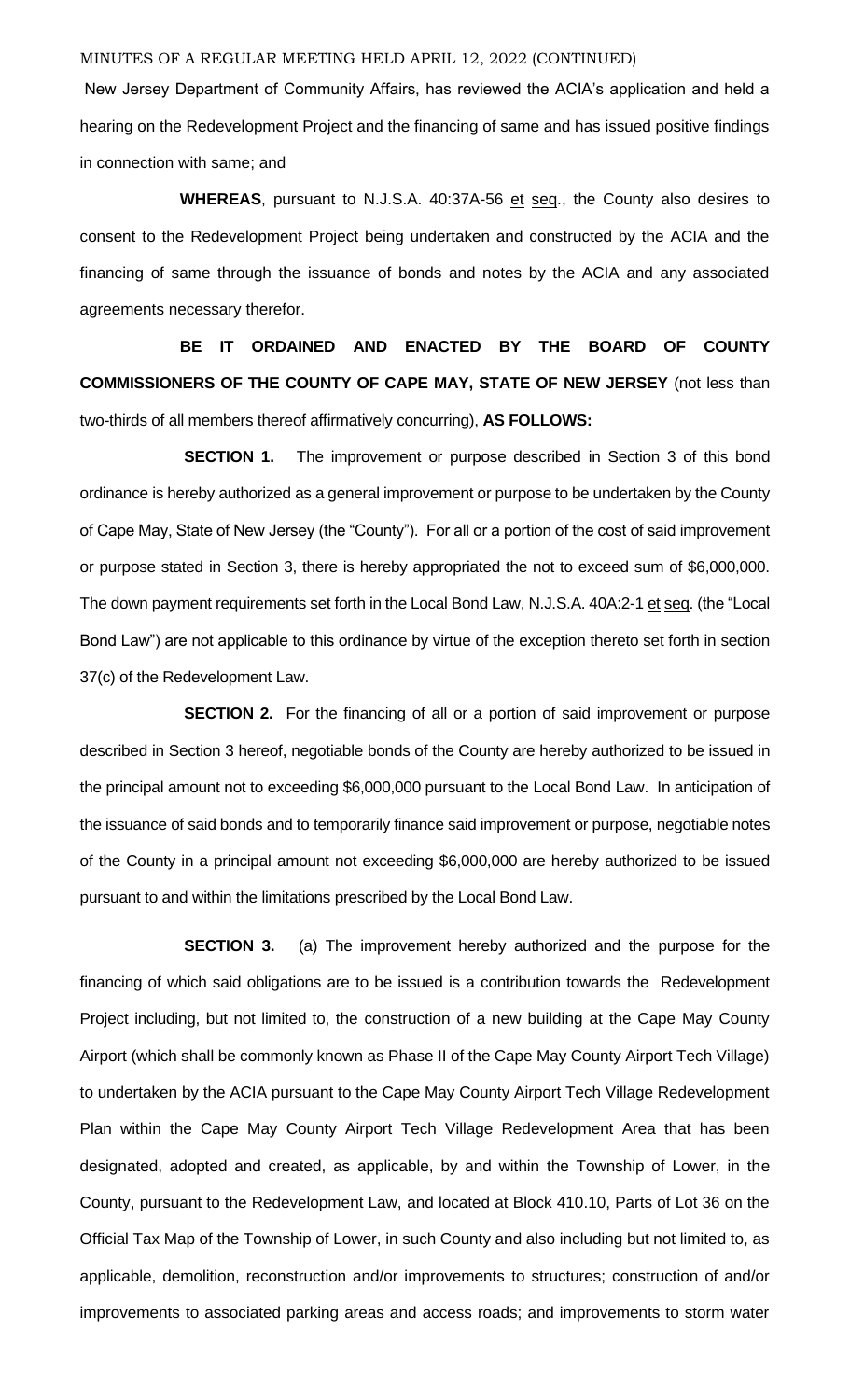retention basin and any other associated site work and real property improvements; and all furnishings, fixtures and equipment necessary in connection with said facility and all work, materials, equipment, labor and appurtenances necessary therefore or incidental thereto and the payment of all costs and expenses that may be necessary or incidental to the aforesaid facility and provision for working capital, operating, maintenance or replacement expenses as may be determined from time to time.

(b) The estimated maximum amount of bonds or notes to be issued for said improvement or purpose is not to exceed \$6,000,000.

(c) The estimated cost of said improvement or purpose is not to exceed \$6,000,000.

**SECTION 4.** In the event the United States of America, the State of New Jersey and/or a private entity make a contribution or grant in aid to the County for any of the general capital improvements or purposes authorized hereby and the same shall be received by the County prior to the issuance of the bonds or notes authorized in Section 4 hereof, then the amount of such bonds or notes to be issued shall be reduced by the amount so received from the United States of America, the State of New Jersey and/or a private entity. In the event, however, that any amount so contributed or granted by the United States of America, the State of New Jersey and/or a private entity shall be received by the County after the issuance of the bonds or notes authorized in Section 4 hereof, then such funds shall be applied to the payment of the bonds or notes so issued and shall be used for no other purpose.

 **SECTION 5.** All bond anticipation notes issued hereunder shall mature at such times as may be determined by the Chief Financial Officer of the County (the "Chief Financial Officer"), provided that no note shall mature later than one (1) year from its dated date, subject to the renewal(s) thereof as authorized under the Local Bond Law. The notes shall bear interest at such rate or rates and be in such form as may be determined by the Chief Financial Officer. The Chief Financial Officer shall determine all matters in connection with the notes issued pursuant to this bond ordinance, and the signature of the Chief Financial Officer upon the notes shall be conclusive evidence as to all such determinations. All notes issued hereunder may be renewed from time to time in accordance with the provisions of the Local Bond Law. The Chief Financial Officer is hereby authorized to sell part or all of the notes from time to time at public or private sale and to deliver them to the purchaser thereof upon receipt of payment of the purchase price and accrued interest thereon from their dated dates to the date of delivery thereof. The Chief Financial Officer is directed to report in writing to the Board of County Commissioners at the meeting next succeeding the date when any sale or delivery of the notes pursuant to this bond ordinance is made. Such report must include the principal amount, the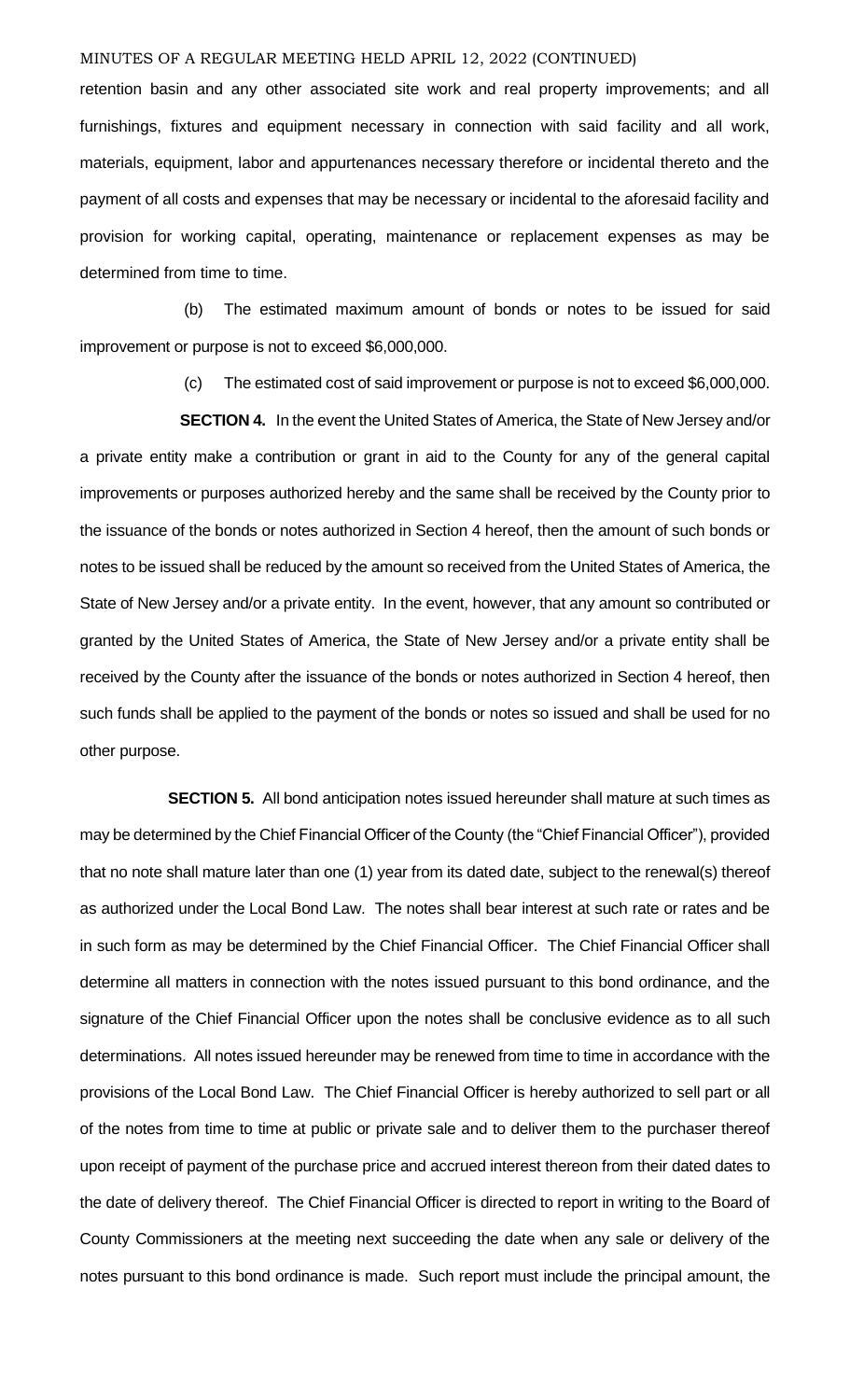interest rate and the maturity schedule of the notes so sold, the price obtained and the name of the purchaser.

**SECTION 6.** The Capital Budget of the County is hereby amended to conform with the provisions of this bond ordinance to the extent of any inconsistency herewith. In the event of any such inconsistency, a resolution in the form promulgated by the Local Finance Board showing full detail of the amended Capital Budget and capital programs as approved by the Director of the Division of Local Government Services, New Jersey Department of Community Affairs will be on file in the office of the Administrator/Clerk of the Board of County Commissioners and will be available for public inspection.

**SECTION 7.** The following additional matters are hereby determined, declared, recited and stated:

(a) The improvement or purpose described in Section 3 of this bond ordinance is not a current expense and is an improvement which the County may lawfully undertake as a general improvement, and no part of the cost thereof has been or shall be specially assessed on property specially benefited thereby.

(b) The average period of usefulness of said improvement or purpose within the limitations of the Local Bond Law, according to the reasonable life thereof computed from the date of the said bonds authorized by this bond ordinance, is 40 years.

(c) The Supplemental Debt Statement required by the Local Bond Law has been duly made and filed in the Office of the Administrator/Clerk of the Board of County Commissioners of the County and a complete executed duplicate thereof has been filed in the Office of the Director of the Division of Local Government Services, New Jersey Department of Community Affairs, and such statement shows that the gross debt of the County as defined in the Local Bond Law is increased by the authorization of the bonds or notes provided for in this bond ordinance by not to exceed \$6,000,000 and the said bonds or notes authorized by this bond ordinance will be within all debt limitations prescribed by said Local Bond Law.

(d) An aggregate amount not exceeding \$1,500,000 for items of expense listed in and permitted under section 20 of the Local Bond Law is included in the estimated cost indicated herein for the purpose or improvement hereinbefore described.

(e) The bonds and notes authorized by this bond ordinance shall have a maximum net interest rate not to exceed eight percent (8.00%) and shall mature within forty (40) years of the date of their original issue.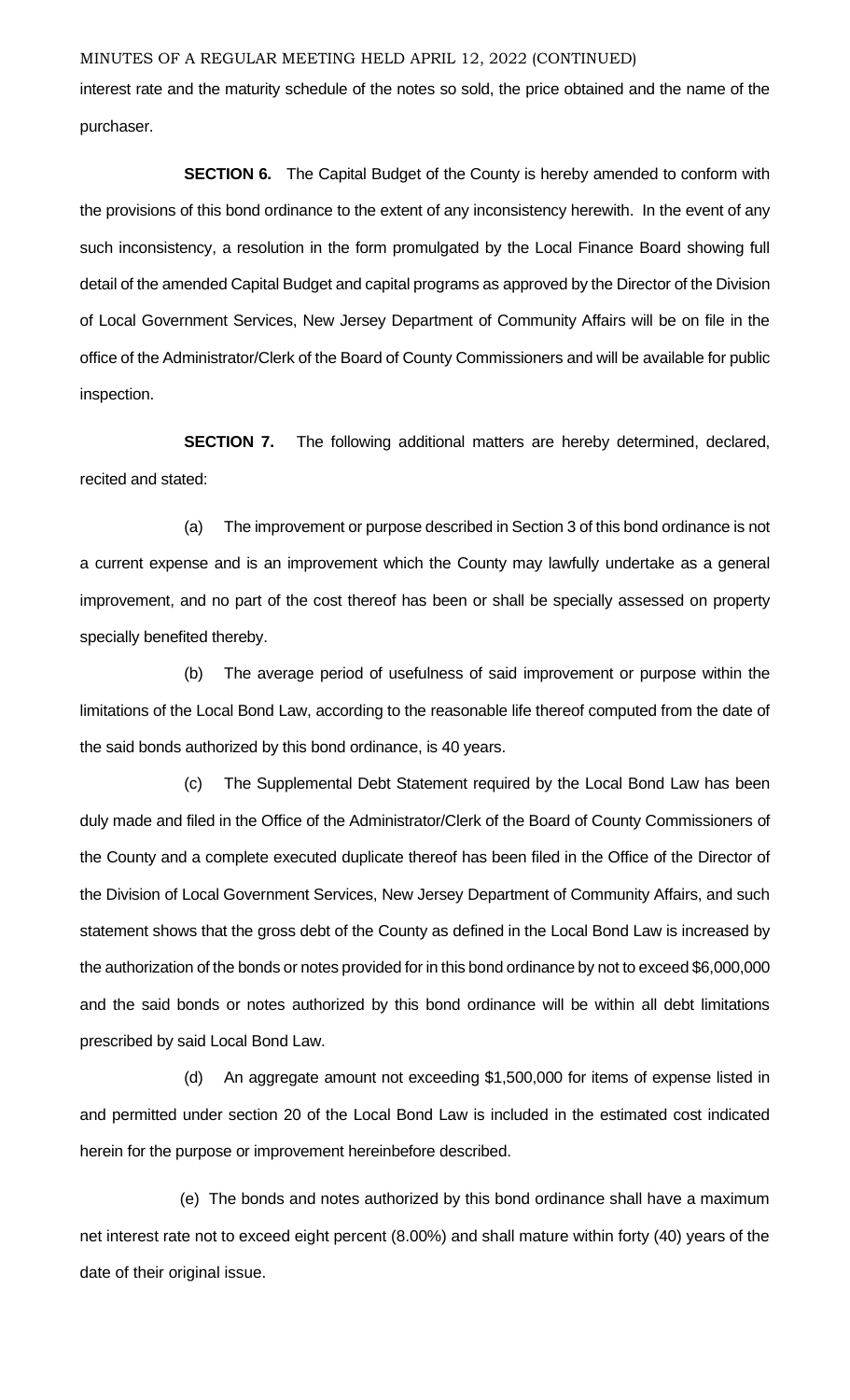**SECTION 8.** The full faith and credit of the County are hereby pledged to the punctual payment of the principal of and the interest on the bonds or notes authorized by this bond ordinance. The bonds or notes shall be direct, unlimited obligations of the County, and the County shall be obligated to levy *ad valorem* taxes upon all the taxable real property within the County for the payment of the bonds or notes and the interest thereon without limitation as to rate or amount.

**SECTION 9.** The County hereby declares the intent of the County to issue the bonds or bond anticipation notes in the amount authorized in Section 2 of this bond ordinance and to use proceeds to pay or reimburse expenditures for the costs of the purposes described in Section 3 of this bond ordinance. This Section 9 is a declaration of intent within the meaning and for purposes of Treasury Regulations §1.150-2 or any successor provisions of federal income tax law.

**SECTION 10.** The Chief Financial Officer is hereby authorized to prepare and to update from time to time as necessary a financial disclosure document to be distributed in connection with the sale of obligations of the County and to execute such disclosure document on behalf of the County. The Chief Financial Officer is further authorized to enter into the appropriate undertaking to provide secondary market disclosure on behalf of the County pursuant to Rule 15c2- 12 of the Securities and Exchange Commission (the "Rule") for the benefit of holders and beneficial owners of obligations of the County and to amend such undertaking from time to time in connection with any change in law, or interpretation thereof, provided such undertaking is and continues to be, in the opinion of a nationally recognized bond counsel, consistent with the requirements of the Rule. In the event that the County fails to comply with its undertaking, the County shall not be liable for any monetary damages, and the remedy shall be limited to specific performance of the undertaking.

**SECTION 11.** The County is hereby authorized to acquire, undertake or make a contribution towards, as applicable, the Redevelopment Project. The Director or Deputy Director of the Board of County Commissioners, County Administrator, Chief Financial Officer, County Counsel and the Administrator/Clerk of the Board of County Commissioners are each hereby authorized, as applicable, to negotiate, approve, execute, attest, deliver and perform any and all documents necessary to acquire, undertake or make a contribution towards, as applicable, the Redevelopment Project.

 **SECTION 12.** Pursuant to and in accordance with the terms of N.J.S.A. 40:37A-56, the County does hereby consent to: (i) the Redevelopment Project being undertaken and constructed by the ACIA, (ii) the financing of same through the issuance of bonds and notes by the ACIA in the not to exceed amount of \$6,000,000, and (iii) the execution of any and all agreements and/or amendments thereto in connection therewith.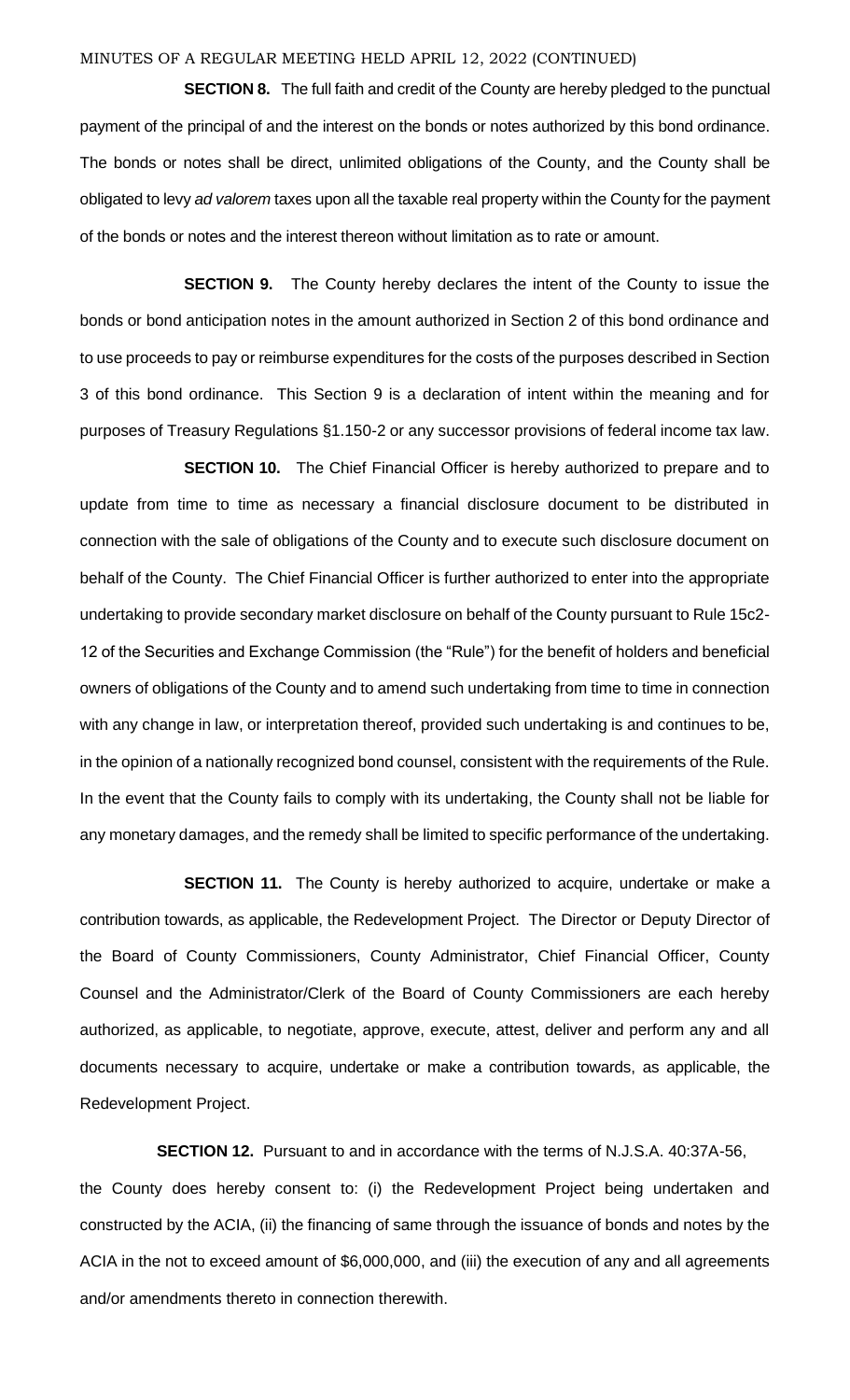**SECTION 13.** The County covenants to, if applicable at the time of issuance, maintain the exclusion from gross income under section 103(a) of the Code of the interest on all bonds and notes issued under this ordinance.]

**SECTION 14.** The within bond ordinance will be considered for final adoption after a public hearing thereon at a meeting of the Board of County Commissioners. The Administrator/Clerk of the Board of County Commissioners is hereby authorized and directed to arrange for the publication of such bond ordinance in full or in summary after introduction upon first reading and after final adoption in full or in summary as required by law.

**SECTION 15.** This bond ordinance shall take effect twenty (20) days after the first publication thereof after final adoption, as provided by the Local Bond Law.

## **ADOPTED ON SECOND READING DATED: APRIL 12, 2022**

### **KEVIN LARE, Administrator/Clerk of the Board of County Commissioners**

## **BOND ORDINANCE 4-22 (PUBLIC HEARING)**

Open Public Hearing:

| <b>Commissioners</b> | Ayes | <b>Nays</b> | Abstain | Absent | <b>Motion</b> | Second |
|----------------------|------|-------------|---------|--------|---------------|--------|
| Mr. Desiderio        | x    |             |         |        |               | x      |
| Ms. Hayes            | x    |             |         |        | x             |        |
| Mr. Morey            | x    |             |         |        |               |        |
| Mr. Pierson          |      |             |         | x      |               |        |
| Mr. Thornton         | x    |             |         |        |               |        |

Close Public Hearing:

| <b>Commissioners</b> | Ayes | <b>Nays</b> | Abstain | Absent | Motion | Second |
|----------------------|------|-------------|---------|--------|--------|--------|
| Mr. Desiderio        | x    |             |         |        |        |        |
| Ms. Hayes            | x    |             |         |        | x      |        |
| Mr. Morey            | x    |             |         |        |        |        |
| Mr. Pierson          |      |             |         | x      |        |        |
| Mr. Thornton         | x    |             |         |        |        |        |

### **ADOPTION OF BOND ORDINANCE 4-22**

| <b>Commissioners</b> | Ayes | <b>Nays</b> | Abstain | Absent | <b>Motion</b> | Second |
|----------------------|------|-------------|---------|--------|---------------|--------|
| Mr. Desiderio        | x    |             |         |        |               | x      |
| Ms. Hayes            | x    |             |         |        | x             |        |
| Mr. Morey            | x    |             |         |        |               |        |
| Mr. Pierson          |      |             |         | x      |               |        |
| Mr. Thornton         | x    |             |         |        |               |        |

**Bond Ordinance providing for the acquisition of Various Equipment and the Completion of Various Improvements in Furtherance of the Early Voting Program, by and in the County of Cape May, State of New Jersey; appropriating \$1,400,000 therefor and authorizing \$1,333,333 Bond or Notes of the County to finance part of the costs thereof.**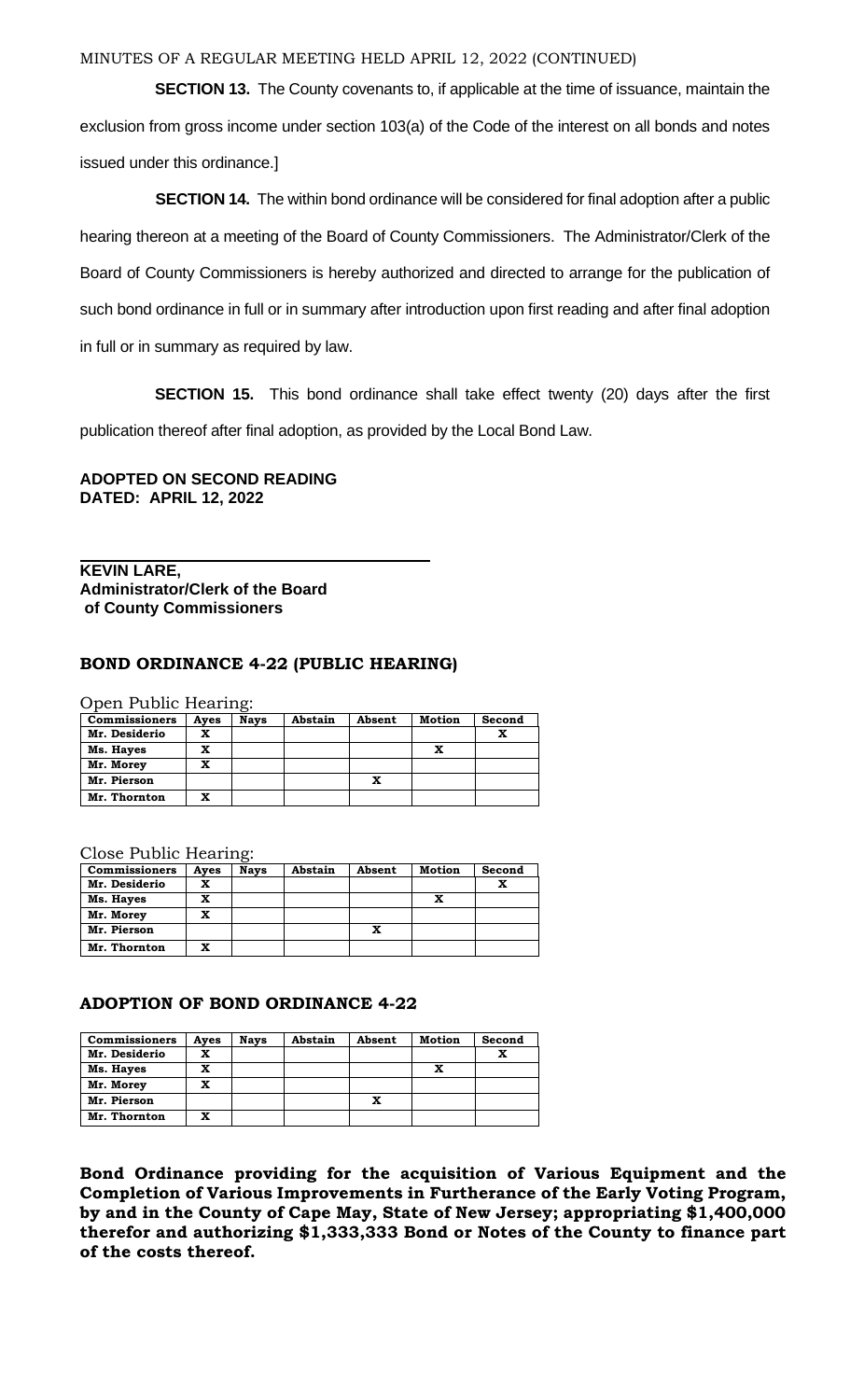**BE IT ORDAINED AND ENACTED BY THE BOARD OF COUNTY COMMISSIONERS OF THE COUNTY OF CAPE MAY, STATE OF NEW JERSEY** (not less than two-thirds of all the members thereof affirmatively concurring), **AS FOLLOWS**:

**SECTION 1.** The improvements or purposes described in Section 3 of this bond ordinance are hereby authorized to be undertaken by the County of Cape May, State of New Jersey (the "County") as general improvements. For said improvements or purposes stated in Section 3, there is hereby appropriated the sum of \$1,400,000, said sum being inclusive of the sum of \$66,667 as the amount of down payment for said improvements or purposes as required by the Local Bond Law, N.J.S.A. 40A:2-1 et seq., as amended and supplemented (the "Local Bond Law"). The down payment is now available therefor by virtue of either provisions or a provision in a previously adopted budget or budgets of the County for down payment or for capital improvement purposes or from moneys actually held by the County.

**SECTION 2.** For the financing of said improvements or purposes described in Section 3 hereof, and to meet the part of the \$1,400,000 appropriation not provided for by application hereunder of the down payment, negotiable bonds of the County are hereby authorized to be issued in the principal amount of \$1,333,333 pursuant to the Local Bond Law. In anticipation of the issuance of said bonds and to temporarily finance said improvements or purposes, negotiable notes of the County in a principal amount not exceeding \$1,333,333 are hereby authorized to be issued pursuant to and within the limitations prescribed by said Local Bond Law.

**SECTION 3. (a)** The improvements hereby authorized and purposes for the financing of which said bonds or notes are to be issued are the acquisition of various equipment and completion of various improvements in furtherance of the Early Voting Program which includes, but is not limited to, acquisition of voting booths, ancillary improvements and the compensation and expenses of employees for early voting including, but not limited to, acquisition and installation, as applicable, of computer hardware and software, networking, personnel training and site support, and all associated site work and any other related improvements and also including, as applicable, preparation of plans and specifications, permits, bid documents, and contract administration; and all work, materials, equipment, labor and appurtenances necessary therefor or incidental thereto (collectively, the "Project").

**(b)** The aggregate estimated maximum amount of bonds or notes to be issued for said improvements or purposes is \$1,333,333.

**(c)** The aggregate estimated cost of said improvements and purposes is \$1,400,000, the excess thereof over the said estimated maximum amount of bonds or notes to be issued therefor is comprised of the down payment for said improvements or purposes.

**SECTION 4.** In the event the United States of America, the State of New Jersey, and/or a private entity make a loan, contribution or grant-in-aid to the County, for the improvements or purposes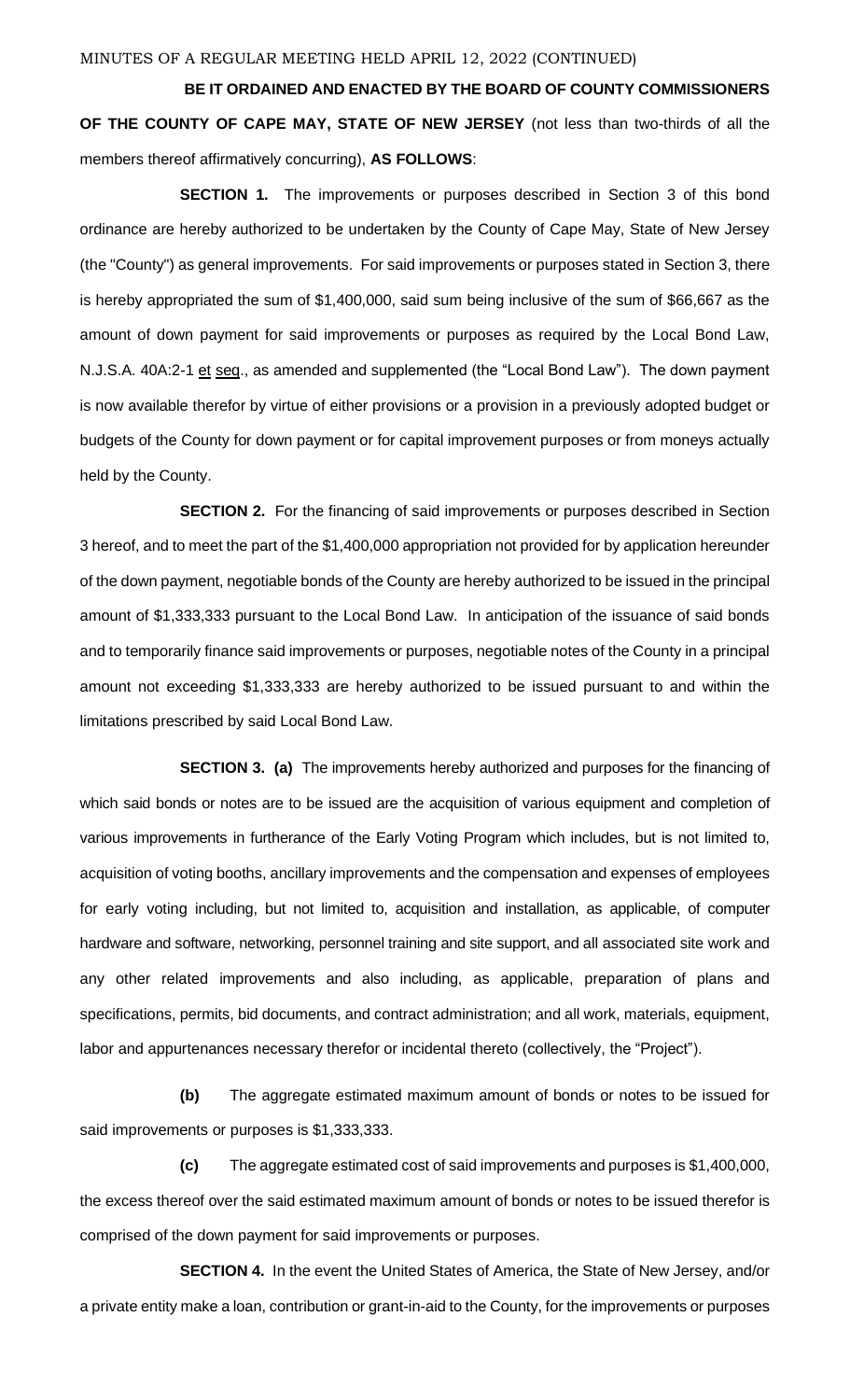authorized hereby and the same shall be received by the County prior to the issuance of the bonds or notes authorized in Section 2 hereof, then the amount of such bonds or notes to be issued shall be reduced by the amount so received from the United States of America, the State of New Jersey, and/or a private entity. In the event, however, that any amount so loaned, contributed or granted by the United States of America, the State of New Jersey, and/or a private entity shall be received by the County after the issuance of the bonds or notes authorized in Section 2 hereof, then such funds shall be applied to the payment of the bonds or notes so issued and shall be used for no other purpose.

**SECTION 5.** All bond anticipation notes issued hereunder shall mature at such times as may be determined by the Chief Financial Officer, provided that no note shall mature later than one (1) year from its date unless such bond anticipation notes are permitted to mature at such later date in accordance with applicable law. The notes shall bear interest at such rate or rates and be in such form as may be determined by the Chief Financial Officer. The Chief Financial Officer shall determine all matters in connection with the notes issued pursuant to this bond ordinance, and the signature of the Chief Financial Officer upon the notes shall be conclusive evidence as to all such determinations. All notes issued hereunder may be renewed from time to time in accordance with the provisions of the Local Bond Law. The Chief Financial Officer is hereby authorized to sell part or all of the notes from time to time at a public or private sale and to deliver them to the purchaser thereof upon receipt of payment of the purchase price and accrued interest thereon from their dates to the date of delivery thereof. The Chief Financial Officer is directed to report in writing to the governing body at the meeting next succeeding the date when any sale or delivery of the notes pursuant to this bond ordinance is made. Such report must include the principal amount, the description, the interest rate, the maturity schedule of the notes so sold, the price obtained and the name of the purchaser.

**SECTION 6.** The capital budget of the County is hereby amended to conform with the provisions of this bond ordinance, and to the extent of any inconsistency herewith, a resolution in the form promulgated by the Local Finance Board showing full detail of the amended capital budget and capital programs, as approved by the Director of the Division of Local Government Services, New Jersey Department of Community Affairs, will be on file in the office of the Administrator/Clerk of the Board of County Commissioners and will be available for public inspection.

**SECTION 7.** The following additional matters are hereby determined, declared, recited and stated:

**(a)** The improvements or purposes described in Section 3 of this bond ordinance are not current expenses and are improvements or purposes which the County may lawfully undertake as general improvements, and no part of the cost thereof has been or shall be specially assessed on property specially benefited thereby.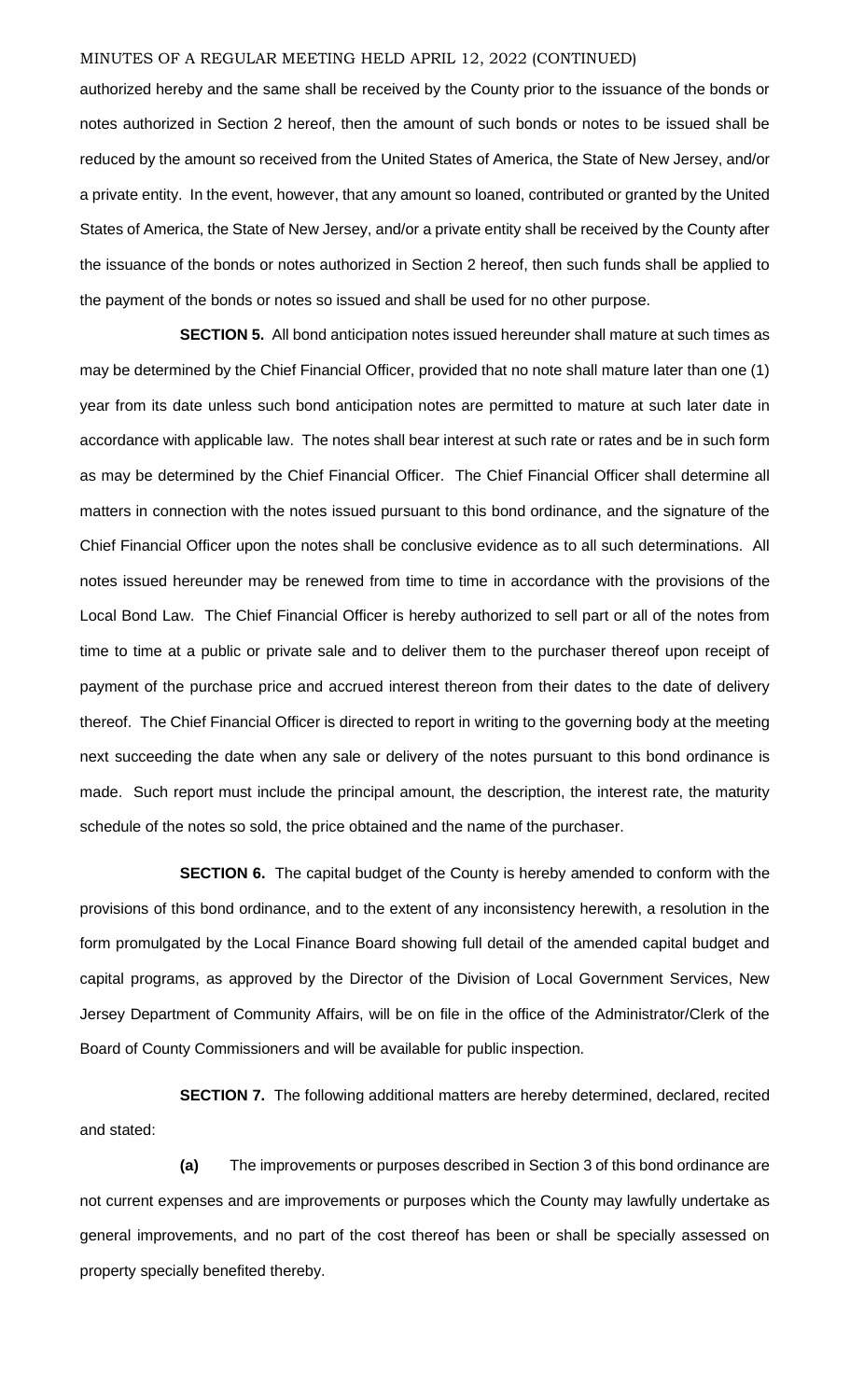**(b)** The average period of usefulness of said improvements or purposes within the limitations of said Local Bond Law, according to the reasonable life thereof computed from the date of said bonds authorized by this bond ordinance, is 5 years.

**(c)** The supplemental debt statement required by the Local Bond Law has been duly made and filed in the Office of the Administrator/Clerk of the Board of County Commissioners of the County and a complete executed duplicate thereof has been filed in the Office of the Director of the Division of Local Government Services, New Jersey Department of Community Affairs, and such statement shows that the gross debt of the County as defined in the Local Bond Law is increased by the authorization of the bonds or notes provided for in this bond ordinance by \$1,333,333 and the said obligations authorized by this bond ordinance will be within all debt limitations prescribed by said Local Bond Law.

**(d)** An aggregate amount not exceeding \$280,000 for items of expense listed in and permitted under section 20 of the Local Bond Law is included in the estimated cost indicated herein for the improvements or purposes hereinbefore described.

**SECTION 8.** The full faith and credit of the County are hereby pledged to the punctual payment of the principal of and the interest on the debt obligations authorized by this bond ordinance. The debt obligations shall be direct, unlimited obligations of the County, and the County shall be obligated to levy *ad valorem* taxes upon all the taxable property within the County for the payment of the principal of such debt obligations and the interest thereon without limitation as to rate or amount.

**SECTION 9.** The County hereby declares the intent of the County to issue the bonds or bond anticipation notes in the amount authorized in Section 2 of this bond ordinance and to use proceeds to pay or reimburse expenditures for the costs of the purposes described in Section 3 of this bond ordinance. This Section 9 is a declaration of intent within the meaning and for purposes of Treasury Regulations §1.150-2 or any successor provisions of federal income tax law.

**SECTION 10.** The Chief Financial Officer is hereby authorized to prepare and to update from time to time as necessary a financial disclosure document to be distributed in connection with the sale of obligations of the County and to execute such disclosure document on behalf of the County. The Chief Financial Officer is further authorized to enter into the appropriate undertaking to provide secondary market disclosure on behalf of the County pursuant to Rule 15c2-12 of the Securities and Exchange Commission (the "Rule") for the benefit of holders and beneficial owners of obligations of the County and to amend such undertaking from time to time in connection with any change in law, or interpretation thereof, provided such undertaking is and continues to be, in the opinion of a nationally recognized bond counsel, consistent with the requirements of the Rule. In the event that the County fails to comply with its undertaking, the County shall not be liable for any monetary damages, and the remedy shall be limited to specific performance of the undertaking.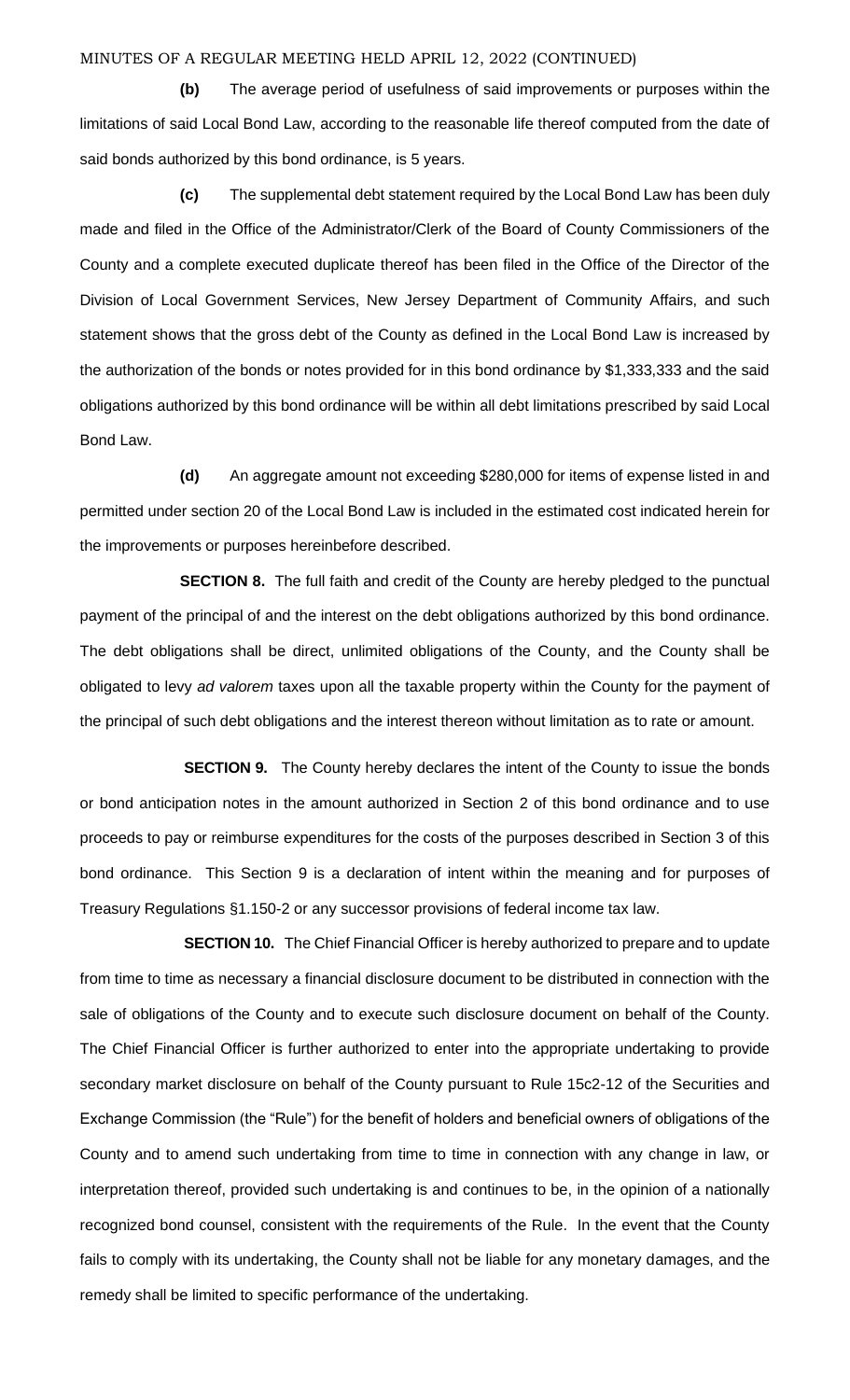**SECTION 11.** The County covenants to maintain the exclusion from gross income under section 103(a) of the Code, of the interest on all bonds and notes issued under this ordinance.

**SECTION 12.** This bond ordinance will be considered for final adoption after a public hearing thereon at a meeting of the Board of County Commissioners of the County. The Administrator/Clerk of the Board of County Commissioners of the County is hereby authorized and directed to arrange for the publication of this bond ordinance in full after introduction upon first reading and after final adoption in an authorized newspaper of the County, such publications to be in accordance with the requirements of the Local Bond Law.

**SECTION 13.** This bond ordinance shall take effect twenty (20) days after the first publication thereof after final adoption, as provided by the Local Bond Law.

**ADOPTED ON SECOND READING DATED: APRIL 12, 2022**

**KEVIN LARE, Administrator/Clerk of the Board of County Commissioners**

### MOTION TO PAY BILLS:

Commissioner Desiderio moved/ Commissioner Hayes seconded

| <b>Commissioners</b> | Aves | <b>Nays</b> | Abstain | Absent | <b>Motion</b> | Second |
|----------------------|------|-------------|---------|--------|---------------|--------|
| Mr. Desiderio        | x    |             |         |        |               |        |
| Ms. Hayes            | x    |             |         |        |               |        |
| Mr. Morey            | x    |             |         |        |               |        |
| Mr. Pierson          |      |             |         |        |               |        |
| Mr. Thornton         | x    |             |         |        |               |        |

PUBLIC COMMENTS: Debbie Morris, Middle Township resident brought to the Board's attention, a description of an incident that she said took place at a polling location within the county on Election Day. She had volunteered as a challenger in Middle Township on Election Day. She reported that she was accused by the Middle Township Clerk of interfering with the poll workers while being there as a challenger. Mrs. Morris was attempting to find out what she did wrong and why she was denied unofficial election results for her district when she asked for them at the end of the night.

ADJOURN: 5:37 P.M.

| <b>Commissioners</b> | Ayes | <b>Nays</b> | Abstain | Absent | Motion | Second |
|----------------------|------|-------------|---------|--------|--------|--------|
| Mr. Desiderio        | x    |             |         |        |        |        |
| Ms. Hayes            | x    |             |         |        |        |        |
| Mr. Morey            | x    |             |         |        |        |        |
| Mr. Pierson          |      |             |         | x      |        |        |
| Mr. Thornton         | x    |             |         |        |        |        |